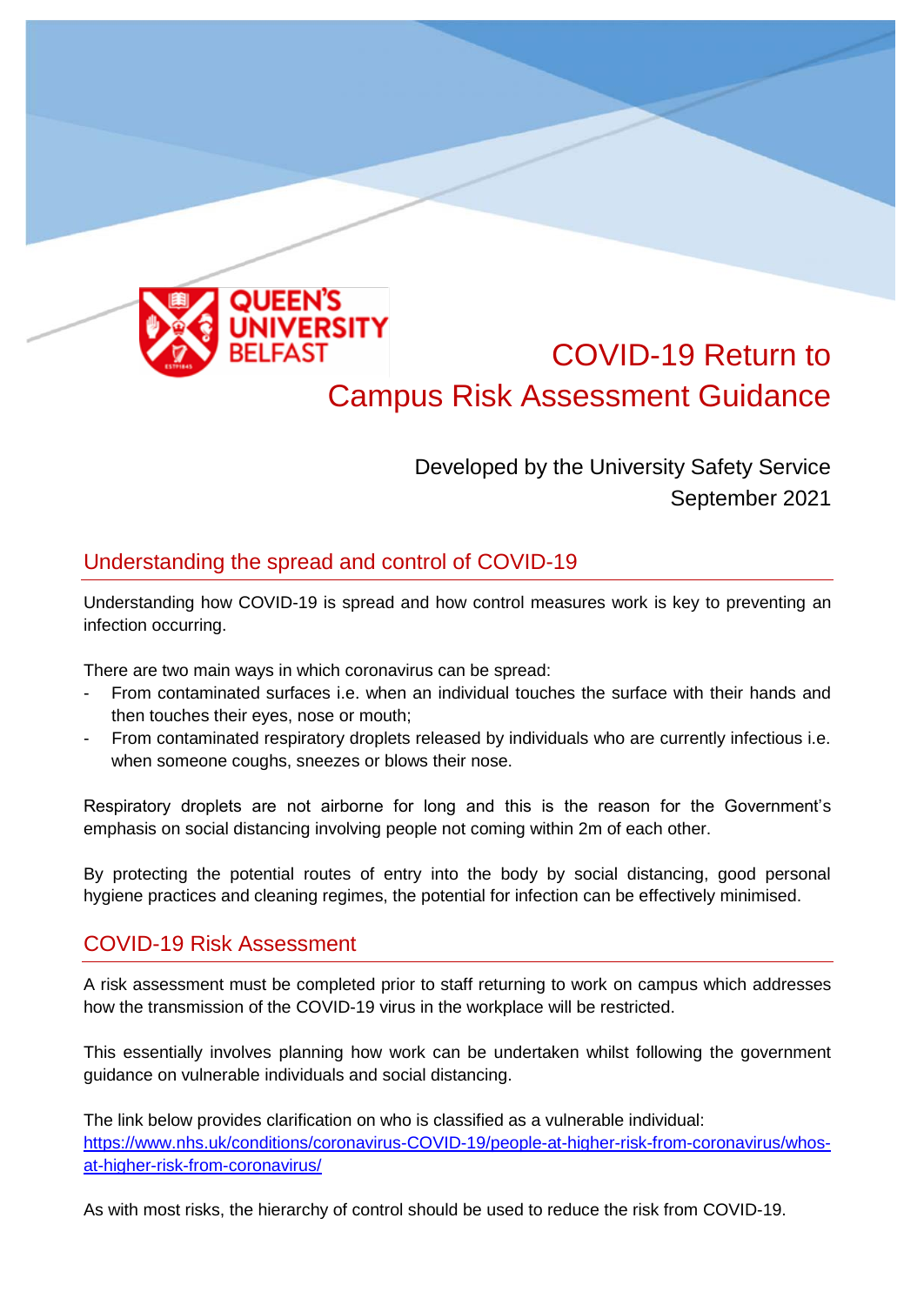

| Eliminate              | Facilitate home working wherever possible – staff whose role does not<br>$\bullet$<br>involve or support the direct provision of services to students or research,<br>and who can work remotely, should continue to do so.<br>Emphasise STAY AT HOME message if staff, students or anyone in their<br>$\bullet$<br>household have symptoms of COVID-19.<br>Staff / students encouraged to take up the COVID-19 Vaccination.<br>$\bullet$<br>Staff / students receiving a positive result from lateral flow test on campus to<br>$\bullet$<br>return home to isolate.<br>Staff advised to avoid using public transport to commute, where possible.<br>$\bullet$<br>Rearrange tasks to enable them to be carried out by one person, or by<br>$\bullet$<br>maintaining social distancing measures.<br>Arrange facilities to maintain social distancing.<br>$\bullet$<br>Eliminate face to face meetings where possible.<br>$\bullet$                                                                                                                                                                                                                                                                                                                                                                                                                                                                                                                                                                                                                                                                                                   |
|------------------------|-------------------------------------------------------------------------------------------------------------------------------------------------------------------------------------------------------------------------------------------------------------------------------------------------------------------------------------------------------------------------------------------------------------------------------------------------------------------------------------------------------------------------------------------------------------------------------------------------------------------------------------------------------------------------------------------------------------------------------------------------------------------------------------------------------------------------------------------------------------------------------------------------------------------------------------------------------------------------------------------------------------------------------------------------------------------------------------------------------------------------------------------------------------------------------------------------------------------------------------------------------------------------------------------------------------------------------------------------------------------------------------------------------------------------------------------------------------------------------------------------------------------------------------------------------------------------------------------------------------------------------------|
| Reduce                 | All staff / students advised to undertake a lateral flow test and to have<br>$\bullet$<br>received a negative result prior to coming on campus.<br>Stairs should be used in preference to lifts and, where possible, one-way<br>$\bullet$<br>systems should be followed.<br>Minimise numbers on site with flexibility in starting / finishing times, week in /<br>$\bullet$<br>week out.<br>Minimise the time staff are in close proximity to others by considering one-<br>$\bullet$<br>way systems, screens and dwell time between tasks.<br>Minimise the frequency and time staff are within 1m of each other.<br>Consider alternative or additional controls to reduce staff interface i.e.<br>$\bullet$<br>perspex screens at reception areas or areas where there are a large number<br>of interactions.<br>Increase cleaning regimes / regularly clean common touchpoints, doors, lift<br>$\bullet$<br>buttons, handles, tools, shared equipment etc.<br>Introduce additional hand wash / sanitising gel stations and encourage staff<br>$\bullet$<br>to wash / apply gel to hands on entering and leaving their building.<br>Make cleaning materials available in all areas for staff to use.<br>$\bullet$<br>Staff to minimise travel between buildings.<br>٠<br>Rooms should be well ventilated / windows opened to allow fresh air to<br>circulate / increase ventilation in enclosed spaces.<br>Information on arrangements to be communicated to all contractors and any<br>essential visitors to site.<br>First Aiders to be provided with additional advice, training and equipment<br>$\bullet$<br>where necessary. |
| Isolate                | Arrange staff in fixed teams to minimise range of contacts.<br>٠<br>Arrange the workplace so that staff are away from others as much as<br>possible.<br>Stagger break times and demarcate safe locations in rest areas.<br>٠                                                                                                                                                                                                                                                                                                                                                                                                                                                                                                                                                                                                                                                                                                                                                                                                                                                                                                                                                                                                                                                                                                                                                                                                                                                                                                                                                                                                        |
| Administrative         | Where face to face working is essential for staff, a specific risk assessment<br>$\bullet$<br>must be undertaken and this activity kept to 15 minutes or less where<br>possible, with the minimal number of staff involved.<br>Provide additional supervision to monitor and manage compliance.<br>٠<br>Liaison with embedded companies on arrangements.<br>$\bullet$<br>Line managers / Schools / Trade Unions to encourage staff and students to<br>$\bullet$<br>use the on campus testing centre and take up the COVID-19 vaccination.                                                                                                                                                                                                                                                                                                                                                                                                                                                                                                                                                                                                                                                                                                                                                                                                                                                                                                                                                                                                                                                                                           |
| Personal<br>Protective | Should not be used as an alternative to social distancing, except where there<br>$\bullet$<br>is no other practical solution.                                                                                                                                                                                                                                                                                                                                                                                                                                                                                                                                                                                                                                                                                                                                                                                                                                                                                                                                                                                                                                                                                                                                                                                                                                                                                                                                                                                                                                                                                                       |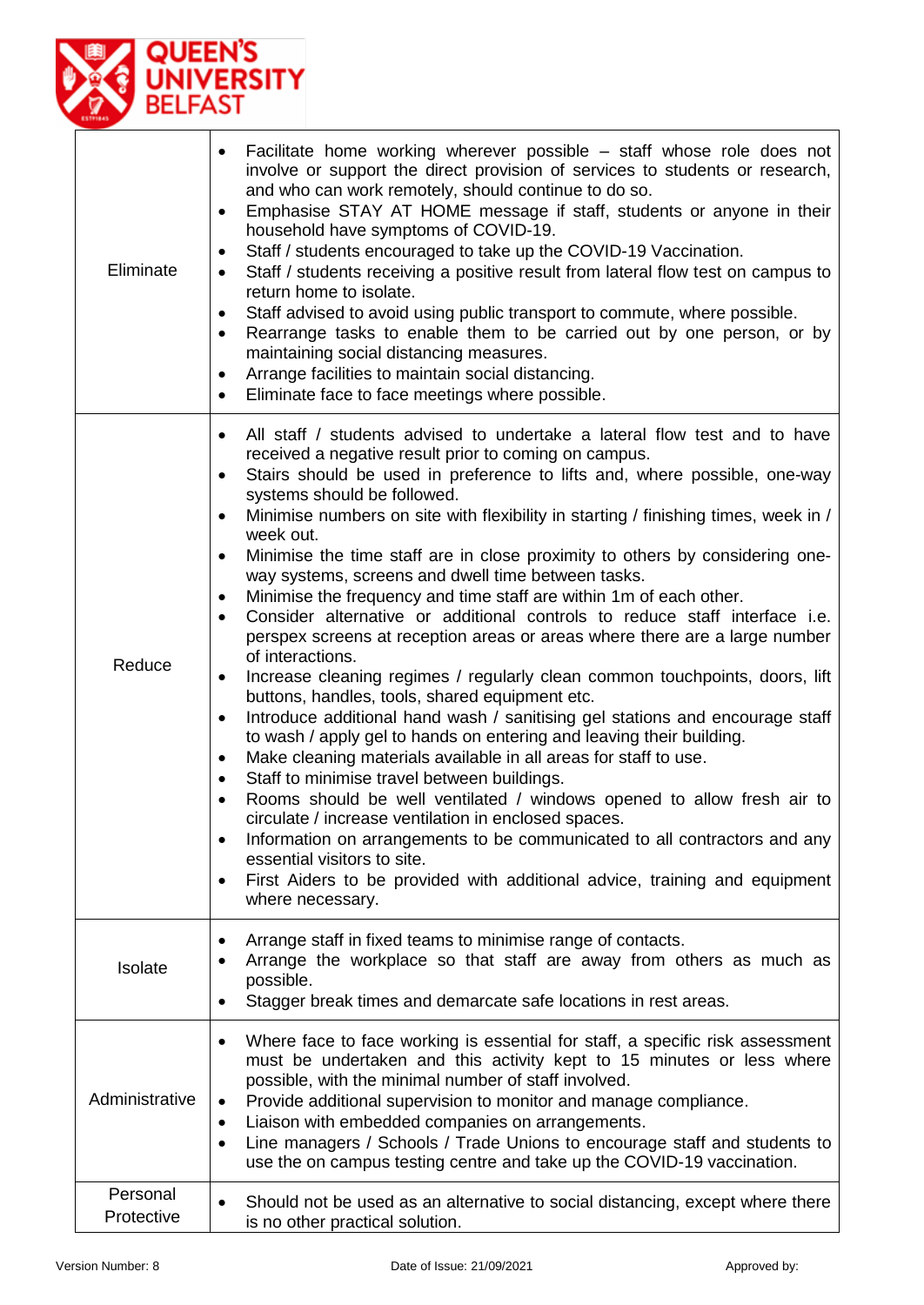

| Equipment        | Advice on use of face coverings made available to staff.<br>$\bullet$<br>Roles where additional PPE is now required to be identified i.e. First Aider.<br>$\bullet$<br>Where close proximity working is required for longer than 15 minutes, assess<br>the need to issue staff with PPE.                                                                                                                                                                                                                                                                                                                                                                                                                                                      |
|------------------|-----------------------------------------------------------------------------------------------------------------------------------------------------------------------------------------------------------------------------------------------------------------------------------------------------------------------------------------------------------------------------------------------------------------------------------------------------------------------------------------------------------------------------------------------------------------------------------------------------------------------------------------------------------------------------------------------------------------------------------------------|
| <b>Behaviour</b> | Staff behaviour and co-operation is the key to implementing all of the<br>$\bullet$<br>controls.<br>Undertake induction training to inform staff of the changes.<br>$\bullet$<br>Include representatives from all cohorts of staff in working groups setting up,<br>$\bullet$<br>monitoring and developing arrangements.<br>Encourage an open and collaborative approach between staff.<br>$\bullet$<br>Trial suggestions before implementing them fully.<br>Senior management to be actively involved in monitoring compliance and<br>effectiveness of arrangements, as enforcement of controls is essential.<br>Seek feedback and regularly review risk assessments.<br>$\bullet$<br>Make changes which are sustainable in the medium term. |

**Please note, where you are already using PPE in your work activity to protect against non-COVID-19 risks, you should continue to do so.**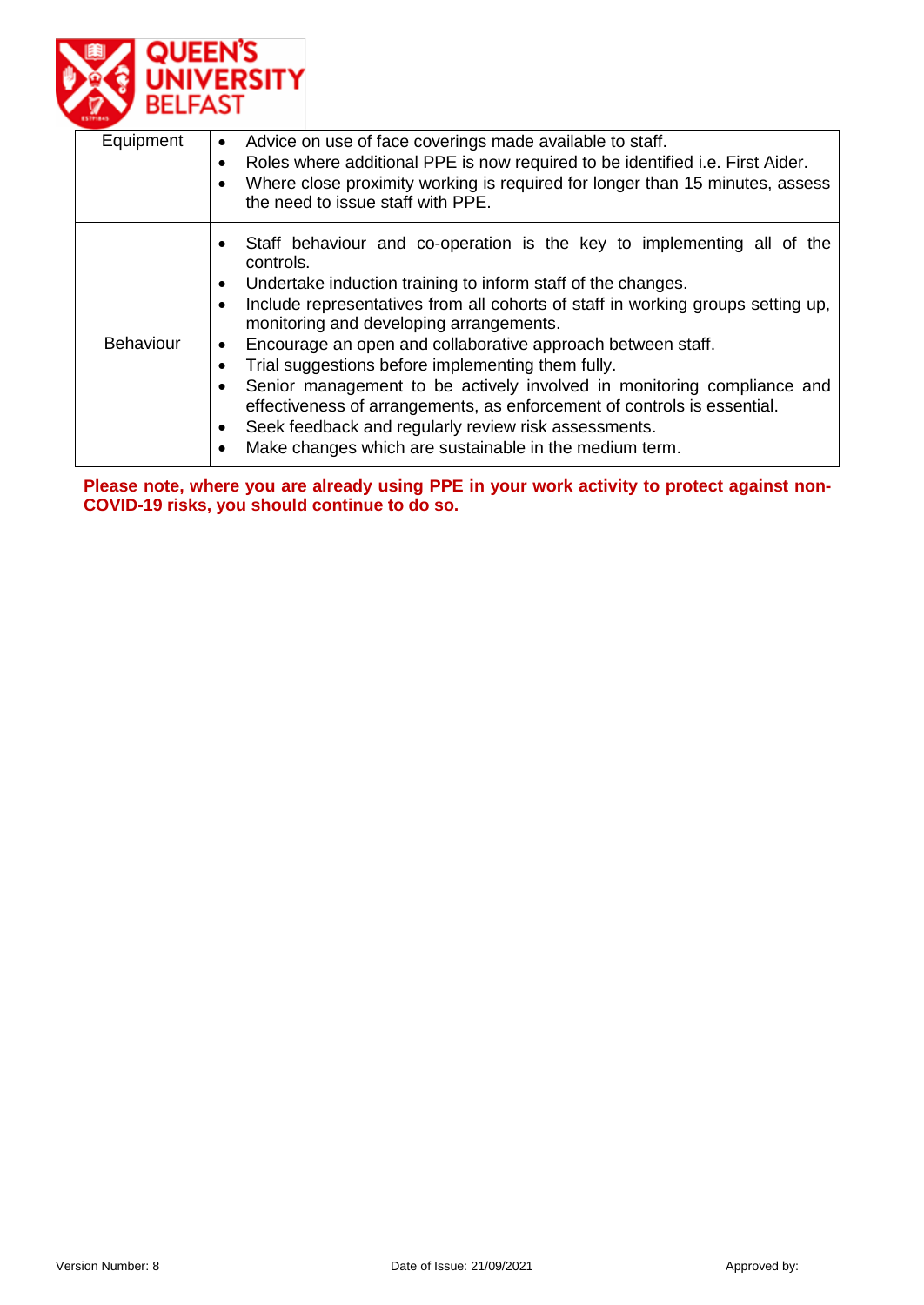

| School/Department/Unit:  | Work activity:  |                       |  |  |  |  |  |
|--------------------------|-----------------|-----------------------|--|--|--|--|--|
| Assessment completed by: | Date completed: | <b>Review Period:</b> |  |  |  |  |  |

**COVID-19 is a new illness caused by a virus (Coronavirus) which can affect your lungs and airways. Symptoms can be mild, moderate, severe or fatal.**

This is a **Generic Risk Assessment** for dealing with the current COVID-19 situation in the workplace. It is unlikely to cover all workplace scenarios, therefore **each School / Directorate / Unit must consider their own unique circumstances** and adapt the arrangements to address their own activities at a local level.

Who might be harmed – Staff, Students, Visitors to the premises, Cleaners, Contractors, Drivers, Vulnerable Groups (Elderly, Pregnant workers, those with existing underlying health conditions) and anyone else who physically comes in contact with you in relation to your business.

Before returning to work - staff will be expected to complete the on line 'Returning to Campus Induction training module'. This will be mandatory for all staff returning or currently on Campus.

| <b>Existing Control Measures</b><br><b>Risk Area</b><br>(What are you already doing? | $(-5)^{*}$<br>erity<br>്ക് | w<br>ెర<br>ikelih | Risk<br>(L, M, | What further action is necessary | LO<br>$\sim$<br>£<br>$\omega$ | $\overline{\phantom{a}}$<br>宗<br>÷. | $\sim$ | <b>Action by</b><br>whom<br>& by when |
|--------------------------------------------------------------------------------------|----------------------------|-------------------|----------------|----------------------------------|-------------------------------|-------------------------------------|--------|---------------------------------------|
|--------------------------------------------------------------------------------------|----------------------------|-------------------|----------------|----------------------------------|-------------------------------|-------------------------------------|--------|---------------------------------------|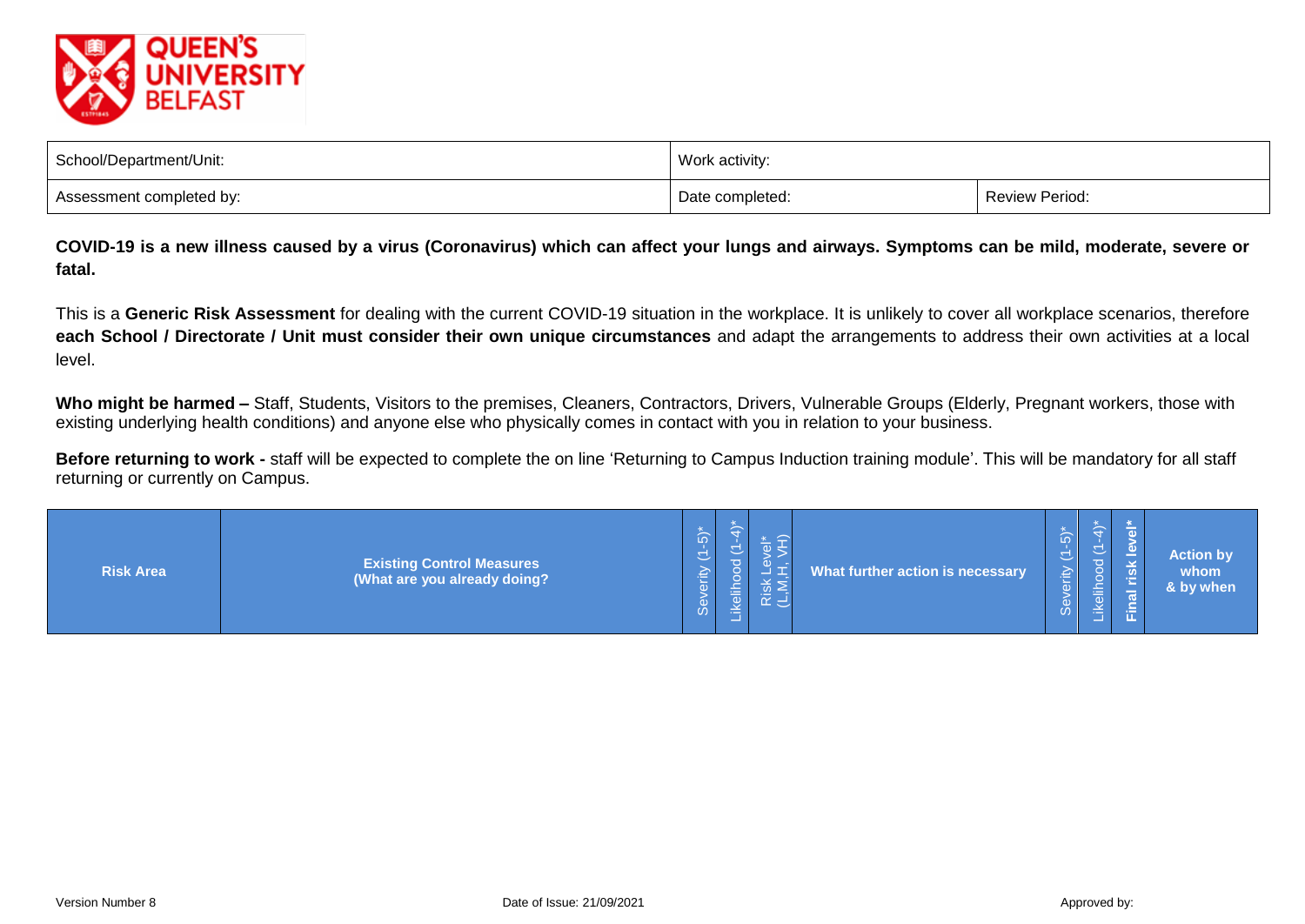

| <b>Risk Area</b>                                              | <b>Existing Control Measures</b><br>(What are you already doing?                                                                                                                                                                                                                                                                                                                                                                                                                                                                                                                                                                                               | Severity (1-5)* | Likelihood (1-4) | Risk Level*<br>(L,M,H, VH) | What further action is necessary                                                                                        | Severity (1-5)* | Likelihood (1-4) | Final risk level | <b>Action by</b><br>whom<br>& by when |
|---------------------------------------------------------------|----------------------------------------------------------------------------------------------------------------------------------------------------------------------------------------------------------------------------------------------------------------------------------------------------------------------------------------------------------------------------------------------------------------------------------------------------------------------------------------------------------------------------------------------------------------------------------------------------------------------------------------------------------------|-----------------|------------------|----------------------------|-------------------------------------------------------------------------------------------------------------------------|-----------------|------------------|------------------|---------------------------------------|
| 1. Staff working<br>from home                                 | The University has developed a Phasing Back to<br>$\bullet$<br>Campus Pathway which sets out the approach<br>regarding staff returning to campus.<br>The current position is that where staff can work from<br>home, they should continue to do so.<br>Essential workers will be prioritised for on campus<br>work at each stage of the pathway.<br>Where presence is required, this has been discussed<br>with their Line Manager in accordance with HR Return<br>to Campus guidance.<br>Line Managers will keep in touch with off-site staff on<br>their working arrangements, including their welfare,<br>mental and physical health and personal security. |                 |                  |                            | Monitor and review as<br>necessary.                                                                                     |                 |                  |                  |                                       |
| 2. Mental Health                                              | Management will promote mental health and wellbeing<br>awareness to staff during the Coronavirus outbreak<br>and will offer whatever support they can to help.                                                                                                                                                                                                                                                                                                                                                                                                                                                                                                 |                 |                  |                            | Regular communication of<br>mental health information and<br>open door policy for those who<br>need additional support. |                 |                  |                  |                                       |
| 3. COVID-19<br><b>Return to Work</b><br>induction<br>training | Updated training completed online prior to return to<br>work.<br>Clear, consistent, and regular communication provided<br>$\bullet$<br>to improve understanding and consistency.<br>Engagement with staff and staff representatives.<br>Discussions with staff on a one-to-one basis.                                                                                                                                                                                                                                                                                                                                                                          |                 |                  |                            | Monitor and review to ensure<br>that induction training is<br>completed.                                                |                 |                  |                  |                                       |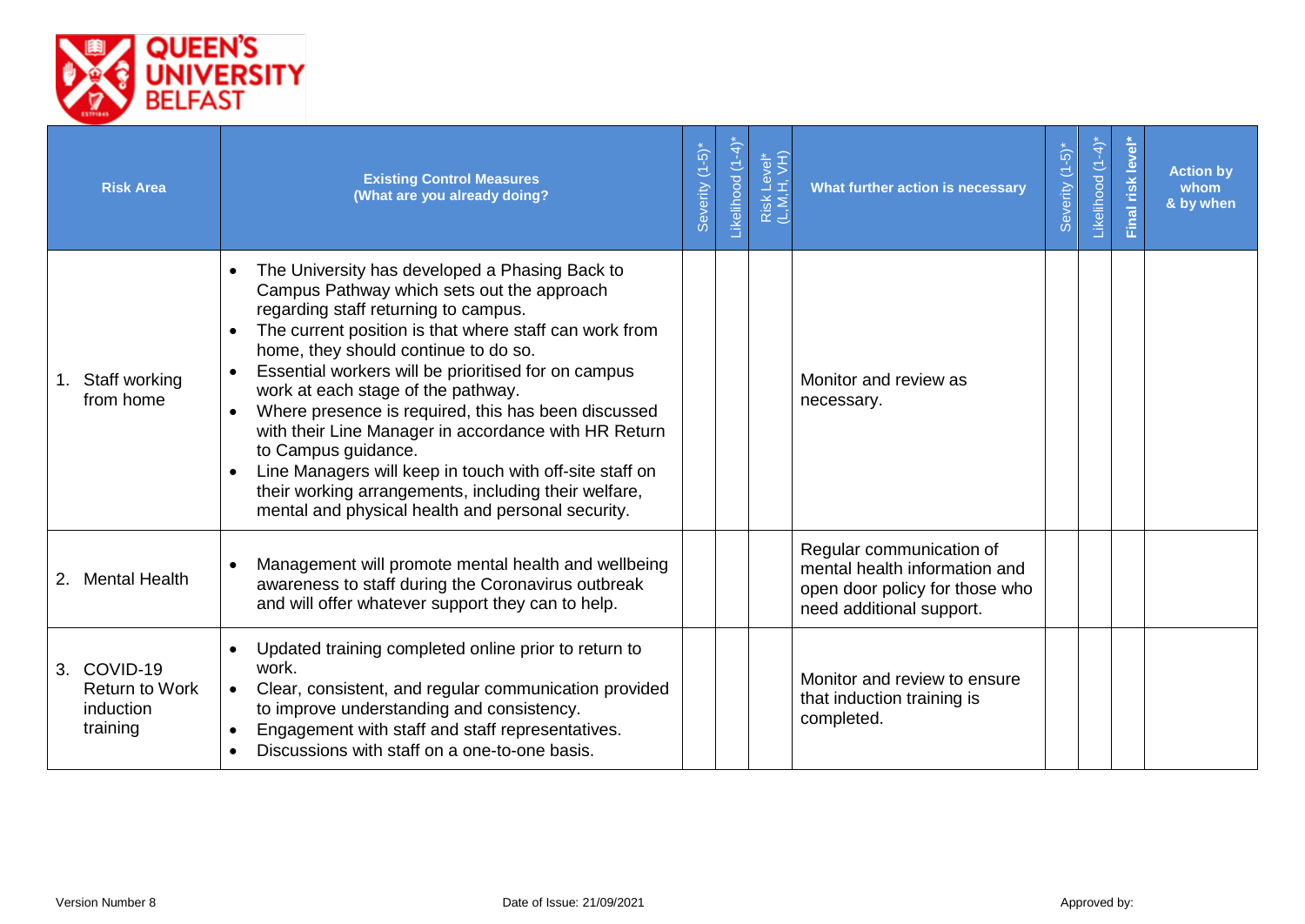

| <b>Risk Area</b>         | <b>Existing Control Measures</b><br>(What are you already doing?                                                                                                                                                                                                                                                                                                                                                                                                                                                                                                                                                                                                                                                                                                                                                                                                                                                                                                                                                                                                                                                                                                                                                                                                                                                                                                                                                                                 | Severity (1-5)* | -ikelihood (1-4)* | Risk Level*<br>(L,M,H, VH) | What further action is necessary                                                                                                                                                                                                                                                                                                                                                                                              | Severity (1-5)* | Likelihood (1-4)* | Final risk level | <b>Action by</b><br>whom<br>& by when |
|--------------------------|--------------------------------------------------------------------------------------------------------------------------------------------------------------------------------------------------------------------------------------------------------------------------------------------------------------------------------------------------------------------------------------------------------------------------------------------------------------------------------------------------------------------------------------------------------------------------------------------------------------------------------------------------------------------------------------------------------------------------------------------------------------------------------------------------------------------------------------------------------------------------------------------------------------------------------------------------------------------------------------------------------------------------------------------------------------------------------------------------------------------------------------------------------------------------------------------------------------------------------------------------------------------------------------------------------------------------------------------------------------------------------------------------------------------------------------------------|-----------------|-------------------|----------------------------|-------------------------------------------------------------------------------------------------------------------------------------------------------------------------------------------------------------------------------------------------------------------------------------------------------------------------------------------------------------------------------------------------------------------------------|-----------------|-------------------|------------------|---------------------------------------|
| 4. Spread of<br>COVID-19 | Staff / students made aware that they must self-assess<br>$\bullet$<br>their symptoms daily and should not come into work if<br>they or anyone in their household have any COVID-19<br>symptoms.<br>All staff / students encouraged to download the HSC NI<br>$\bullet$<br>StopCOVID NI Proximity app.<br>All staff / students advised to undertake a lateral flow<br>$\bullet$<br>test and to have received a negative result prior to<br>coming on campus.<br>Staff / students required to work continuously on<br>campus advised to undertake lateral flow tests twice<br>per week (every $3 - 7$ days).<br>Staff / students advised to take up the COVID-19<br>$\bullet$<br>vaccination.<br>Visitors to the workplace asked to complete a health<br>self-declaration.<br>If anyone in the workplace becomes unwell with a new<br>continuous cough, high temperature or other COVID-<br>19 symptoms, they will be sent home and advised to<br>follow the stay-at-home guidance.<br>If necessary, the individual will be isolated in a<br>separate room until they can be collected /<br>arrangements made to transport them home.<br>Line Managers will maintain regular contact with staff<br>members during this time.<br>If advised that a member of staff or public that were<br>$\bullet$<br>recently on site has developed COVID-19, staff with<br>whom they have interacted advised to self-isolate as<br>per the Government guidance. |                 |                   |                            | Internal communication<br>channels and cascading of<br>messages through line<br>managers will be carried out<br>regularly to reassure and<br>support staff in a fast changing<br>situation.<br>Line managers will offer<br>support to staff who are<br>affected by Coronavirus or has<br>a family member affected.<br><b>Communicate Standard</b><br>Operating Procedure for a<br>suspected case of COVID-19<br>to all staff. |                 |                   |                  |                                       |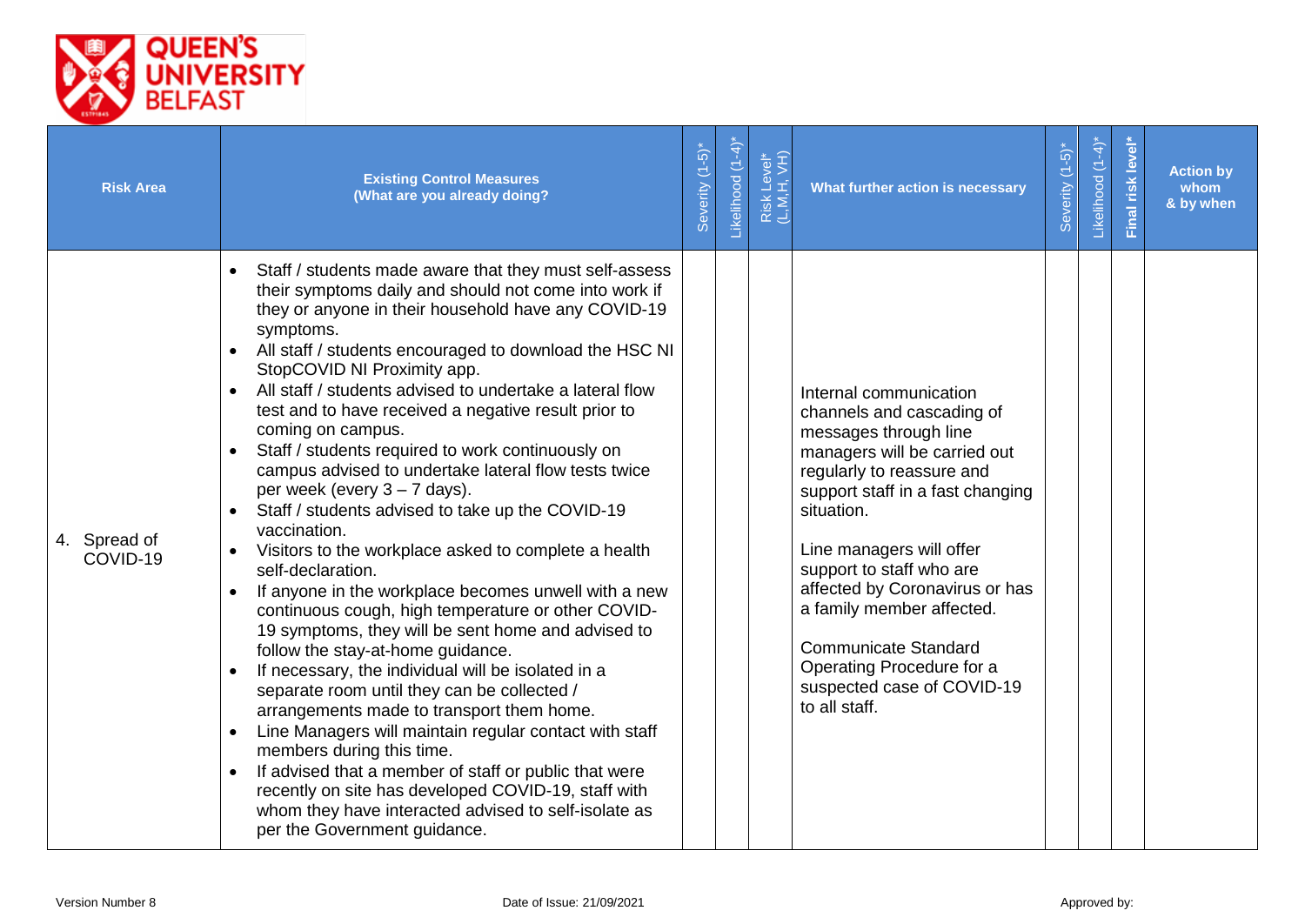

| <b>Risk Area</b> | <b>Existing Control Measures</b><br>(What are you already doing?                                                                                                                                                                                                                                                                                                                                                                                                                                                                                                                                                                                                                                                                                                                                                                                                                                                                                                                                                                                                                                                                                                                                                                                                                                                                                                                                                                                                                                                                              | Severity (1-5)* | Likelihood (1-4) | Risk Level*<br>(L,M,H, VH) | What further action is necessary | Severity (1-5) | Likelihood (1-4) | Final risk level | <b>Action by</b><br>whom<br>& by when |
|------------------|-----------------------------------------------------------------------------------------------------------------------------------------------------------------------------------------------------------------------------------------------------------------------------------------------------------------------------------------------------------------------------------------------------------------------------------------------------------------------------------------------------------------------------------------------------------------------------------------------------------------------------------------------------------------------------------------------------------------------------------------------------------------------------------------------------------------------------------------------------------------------------------------------------------------------------------------------------------------------------------------------------------------------------------------------------------------------------------------------------------------------------------------------------------------------------------------------------------------------------------------------------------------------------------------------------------------------------------------------------------------------------------------------------------------------------------------------------------------------------------------------------------------------------------------------|-----------------|------------------|----------------------------|----------------------------------|----------------|------------------|------------------|---------------------------------------|
| 5. Ventilation   | All lecture theatres, teaching spaces and laboratories<br>on the campus can be ventilated in a number of<br>different ways:<br>(1)-Mechanically ventilated.<br>(2)-Naturally ventilated where air changes occur<br>through the opening of windows and doors.<br>(3)-Or a combination of mechanical and natural<br>ventilation.<br>The current University estate complies with the<br>$\bullet$<br>standards of The Workplace (Health, Safety and<br>Welfare) Regulations (Northern Ireland) 1993.<br>In line with Health and Safety Executive Northern<br>Ireland (HSENI) guidance, a ventilation survey of<br>teaching spaces has been undertaken.<br>In mechanically ventilated rooms, normal capacities<br>have been measured against ventilation requirements<br>and modified, where applicable, to maintain adequate<br>ventilation levels.<br>For rooms within categories (2) and (3) above, taking<br>on board recommendations from the HSENI, adequate<br>ventilation can be achieved by:<br>Regular opening of windows and doors throughout<br>$\bullet$<br>the working day. For example, at the beginning/end<br>of the teaching session.<br>And/or:<br>Leaving, fully or partially, window(s)/door(s) open,<br>where possible, throughout the working day.<br>To support the above, University heating systems will<br>be carefully monitored and configured to help keep<br>ambient temperatures comfortable for students and<br>staff. When deciding what to wear on campus, we<br>encourage you to consider that spaces will be |                 |                  |                            |                                  |                |                  |                  |                                       |
| Version Number 8 | Date of Issue: 21/09/2021<br>ventilated.                                                                                                                                                                                                                                                                                                                                                                                                                                                                                                                                                                                                                                                                                                                                                                                                                                                                                                                                                                                                                                                                                                                                                                                                                                                                                                                                                                                                                                                                                                      |                 |                  |                            |                                  |                | Approved by:     |                  |                                       |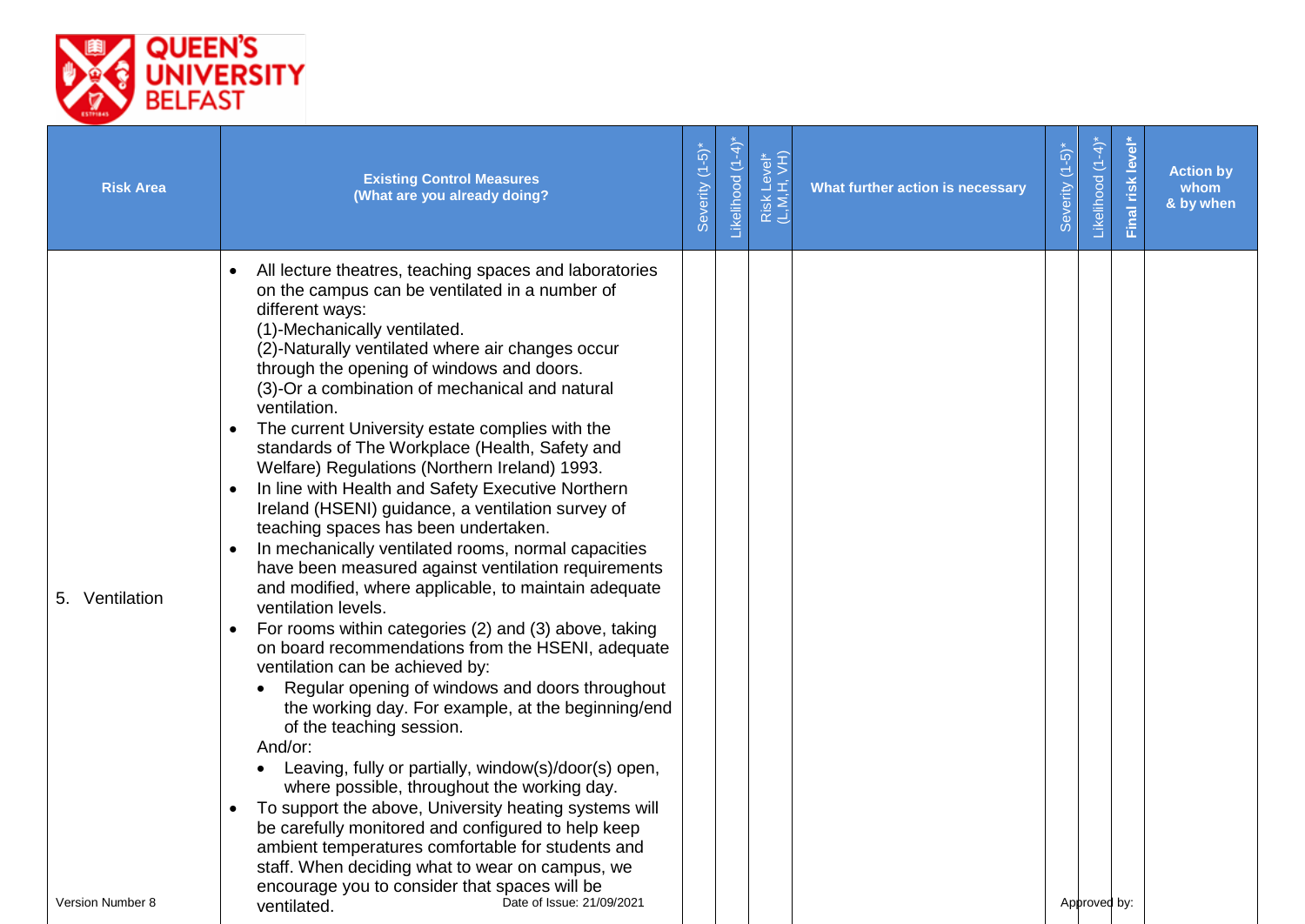

| <b>Risk Area</b>        | <b>Existing Control Measures</b><br>(What are you already doing?                                                                                                                                                                                                                                                                                                                                                                                                                                                                                                                                                                                                     | Severity (1-5) | ikelihood (1-4) | Risk Level*<br>(L,M,H, VH) | What further action is necessary                                                                                                                                                                                                                                    | $\overline{5}$<br>三<br>everity<br>$\omega$ | $\frac{1}{4}$<br>$\overline{C}$<br>Likelihood | level'<br>risk<br>$\frac{1}{2}$ | <b>Action by</b><br>whom<br>& by when |
|-------------------------|----------------------------------------------------------------------------------------------------------------------------------------------------------------------------------------------------------------------------------------------------------------------------------------------------------------------------------------------------------------------------------------------------------------------------------------------------------------------------------------------------------------------------------------------------------------------------------------------------------------------------------------------------------------------|----------------|-----------------|----------------------------|---------------------------------------------------------------------------------------------------------------------------------------------------------------------------------------------------------------------------------------------------------------------|--------------------------------------------|-----------------------------------------------|---------------------------------|---------------------------------------|
| 6. Social<br>Distancing | A minimum of 1m+ social distance should be<br>maintained between members of staff, 2m where<br>possible.<br>Steps taken to review work schedules, working from<br>home etc. to reduce number of staff on premises at<br>any one time.<br>Processes / facilities redesigned to ensure social<br>distancing is maintained where possible.<br>Number of people each person has contact with<br>reduced by using fixed teams or partnering.<br>Back-to-back or side-to-side working (rather than face-<br>to-face) used whenever possible.<br>Students are not required to socially distance when in<br>teaching spaces, study spaces, libraries, and<br>communal areas. |                |                 |                            | Staff / students to be reminded<br>on a daily basis of the<br>importance of social distancing<br>both in the workplace and<br>outside of it.<br>Senior management to actively<br>monitor effectiveness of and<br>compliance with social<br>distancing arrangements. |                                            |                                               |                                 |                                       |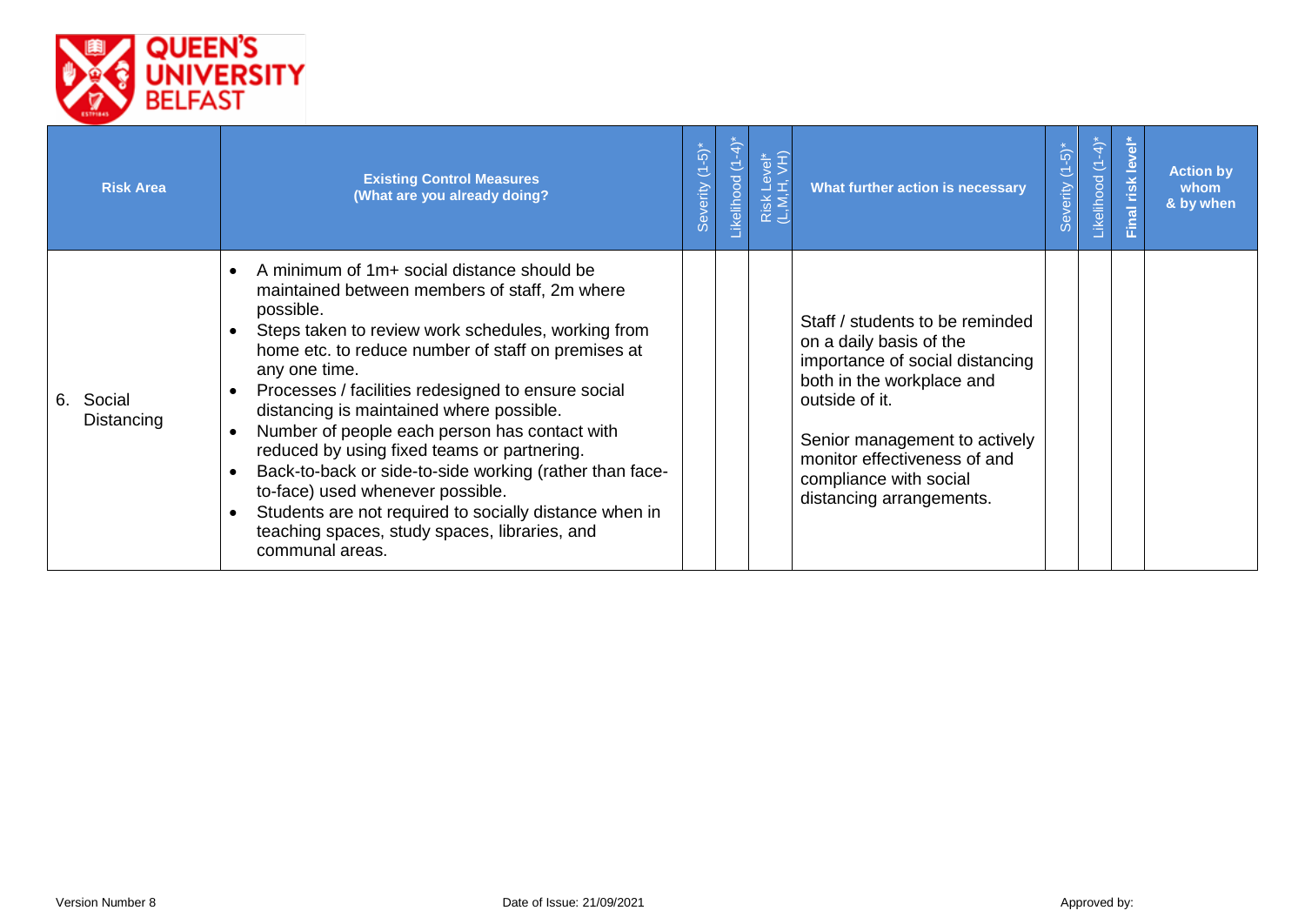

| <b>Risk Area</b>   | <b>Existing Control Measures</b><br>(What are you already doing?                                                                                                                                                                                                                                                                                                                                                                                                                                                                                                                                                                                                                                 | Severity (1-5)* | .ikelihood (1-4) | Risk Level*<br>(L,M,H, VH) | What further action is necessary                                                                                                                                                                                                 | $(-5)$<br>everity<br>Ø | $\overline{4}$<br>$\overline{\mathbb{C}}$<br><b>ikelihood</b> | <b>level</b><br>risk<br>Final | <b>Action by</b><br>whom<br>& by when |
|--------------------|--------------------------------------------------------------------------------------------------------------------------------------------------------------------------------------------------------------------------------------------------------------------------------------------------------------------------------------------------------------------------------------------------------------------------------------------------------------------------------------------------------------------------------------------------------------------------------------------------------------------------------------------------------------------------------------------------|-----------------|------------------|----------------------------|----------------------------------------------------------------------------------------------------------------------------------------------------------------------------------------------------------------------------------|------------------------|---------------------------------------------------------------|-------------------------------|---------------------------------------|
| 7.<br>Hand washing | Hand washing facilities with soap and water in place in<br>$\bullet$<br>close proximity to each work area.<br>Gel sanitisers in any area were washing facilities not<br>$\bullet$<br>readily available.<br>Staff / students reminded on a regular basis to wash<br>their hands for 20 seconds with water and soap and<br>the importance of proper drying.<br>Staff / students reminded to catch coughs and sneezes<br>$\bullet$<br>in tissues - Follow Catch it, Bin it, Kill it and to avoid<br>touching face, eyes, nose or mouth with unclean<br>hands.<br>Posters, leaflets, and other materials displayed.<br>$\bullet$<br>Staff / students advised to cover any cuts on skin.<br>$\bullet$ |                 |                  |                            | Encourage staff / students to<br>carry out visual skin checks<br>and report any concerns.<br>Consider the provision of hand<br>cream / emollient.<br>Levels of soap, hand sanitiser<br>etc regularly checked and<br>replenished. |                        |                                                               |                               |                                       |
| 8. Touch points    | Frequent cleaning and disinfecting of items and<br>surfaces that are touched regularly, particularly in<br>areas of high use such as door handles, light switches<br>etc.<br>Extra cleaning materials provided in offices for staff to<br>use freely, in addition to University cleaning regimes.                                                                                                                                                                                                                                                                                                                                                                                                |                 |                  |                            | Rigorous checks will be carried<br>out by line managers to ensure<br>that the necessary procedures<br>are being followed.                                                                                                        |                        |                                                               |                               |                                       |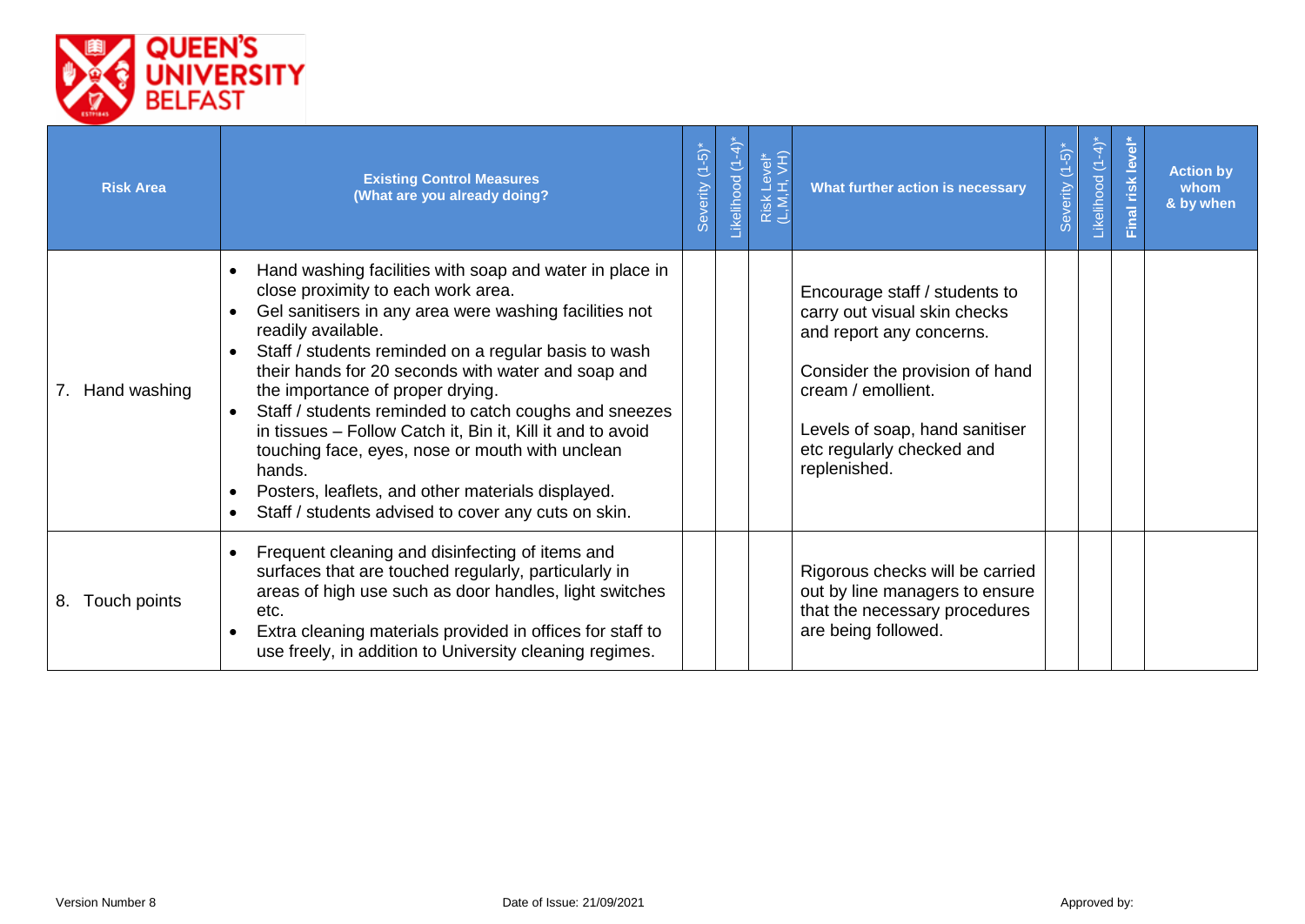

| <b>Risk Area</b>  | <b>Existing Control Measures</b><br>(What are you already doing?                                                                                                                                                                                                                                                                                                                                                                                                                                                                                                                                                                                                                                                                                                                                                                                                                                                                                                                                                                                                            | Severity (1-5) | .ikelihood (1-4) | Risk Level*<br>(L,M,H, VH) | What further action is necessary                                                                | $(1-5)$<br>Severity | $+4$<br>É<br>Likelihood | level*<br>Final risk | <b>Action by</b><br>whom<br>& by when |
|-------------------|-----------------------------------------------------------------------------------------------------------------------------------------------------------------------------------------------------------------------------------------------------------------------------------------------------------------------------------------------------------------------------------------------------------------------------------------------------------------------------------------------------------------------------------------------------------------------------------------------------------------------------------------------------------------------------------------------------------------------------------------------------------------------------------------------------------------------------------------------------------------------------------------------------------------------------------------------------------------------------------------------------------------------------------------------------------------------------|----------------|------------------|----------------------------|-------------------------------------------------------------------------------------------------|---------------------|-------------------------|----------------------|---------------------------------------|
| 9. Face Coverings | Where RPE is already a requirement for non-COVID-<br>19 risks associated with the work undertaken, continue<br>to wear RPE issued.<br>Staff:<br>Staff are required to wear a face covering, at all times,<br>when circulating around campus buildings including<br>corridors and communal spaces.<br>Face coverings should be worn when moving around<br>office areas but can be removed while seated in, for<br>example, offices, social space, and cafes and<br>anywhere else where 1m+ distance between persons<br>can be maintained.<br>Teaching staff may remove their face covering if they<br>can maintain 2m social distancing from students.<br>Staff who are exempt from wearing a face covering<br>must carry a University exemption card.<br>Students:<br>Students are required to wear a face covering at all<br>times during teaching sessions, study sessions and<br>when circulating around campus buildings including<br>corridors and communal spaces.<br>Students who are exempt from wearing a face covering<br>must carry a University exemption card. |                |                  |                            | Advise staff / students of the<br>availability of face coverings<br>supplied by the University. |                     |                         |                      |                                       |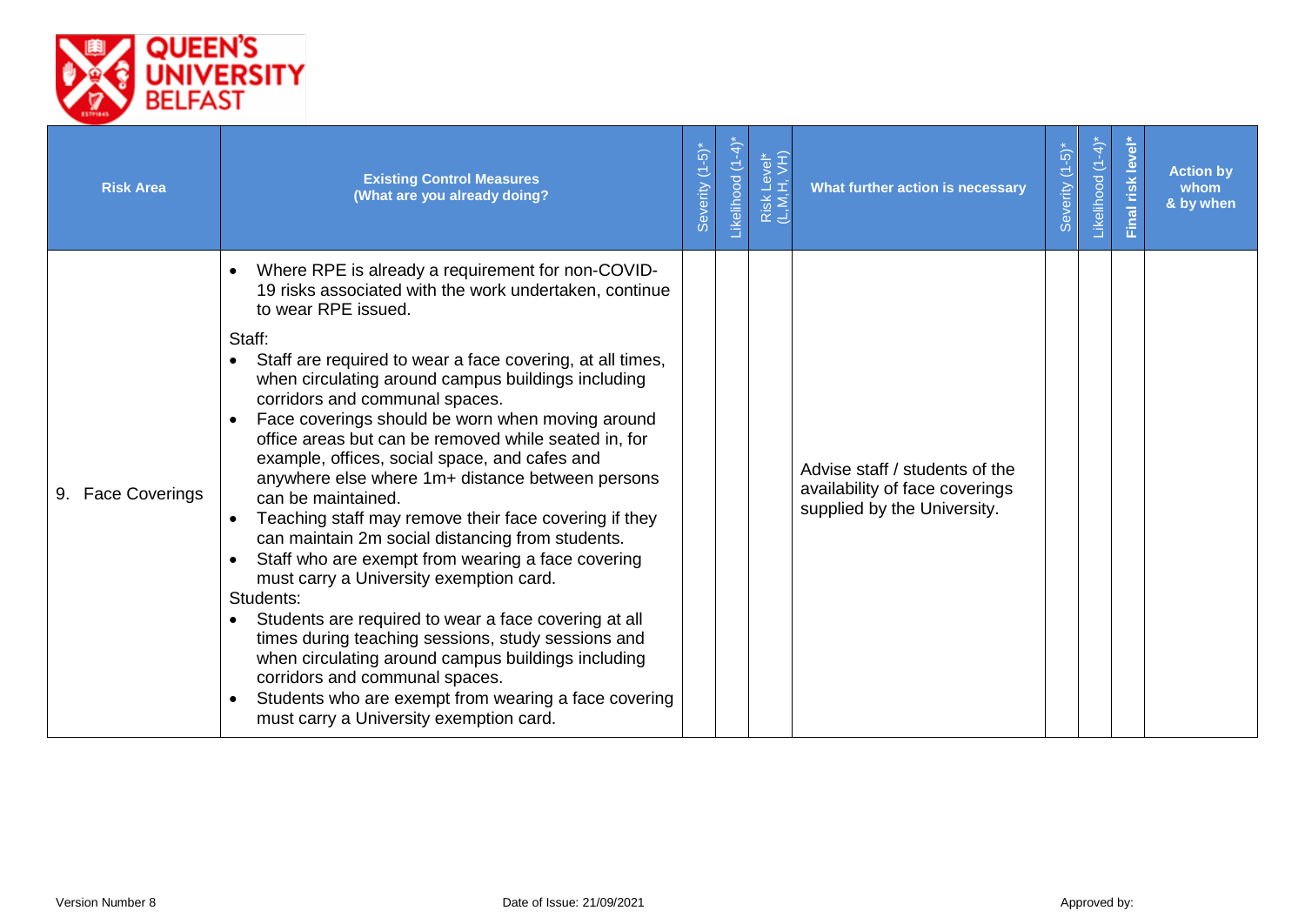

| <b>Risk Area</b>            | <b>Existing Control Measures</b><br>(What are you already doing?                                                                                                                                                                                                                   | Severity (1-5)* | .ikelihood (1-4) | Risk Level*<br>(L,M,H, VH) | What further action is necessary                                                                                                 | $\int_{0}^{\infty}$<br>E<br>everity<br>Ō | $\overline{4}$<br>$\overline{C}$<br>Likelihood | $\frac{d}{d}$<br>lnal | <b>Action by</b><br>whom<br>& by when |
|-----------------------------|------------------------------------------------------------------------------------------------------------------------------------------------------------------------------------------------------------------------------------------------------------------------------------|-----------------|------------------|----------------------------|----------------------------------------------------------------------------------------------------------------------------------|------------------------------------------|------------------------------------------------|-----------------------|---------------------------------------|
| 10. Gloves                  | Where risk assessment identifies wearing of gloves as<br>$\bullet$<br>a requirement of the job, an adequate supply of these<br>will be provided.<br>Staff / students instructed on how to remove gloves<br>carefully to reduce contamination and how to dispose<br>of them safely. |                 |                  |                            | Staff / students to be reminded<br>that wearing of gloves is not a<br>substitute for good hand<br>washing.                       |                                          |                                                |                       |                                       |
| 11. Waste Disposal<br>(PPE) | Waste PPE / RPE / Face coverings disposed of directly<br>in the general waste stream.                                                                                                                                                                                              |                 |                  |                            | Ensure sufficient bin capacity<br>to deal with wipes / cleaning<br>materials / waste PPE.<br>Monitor and review as<br>necessary. |                                          |                                                |                       |                                       |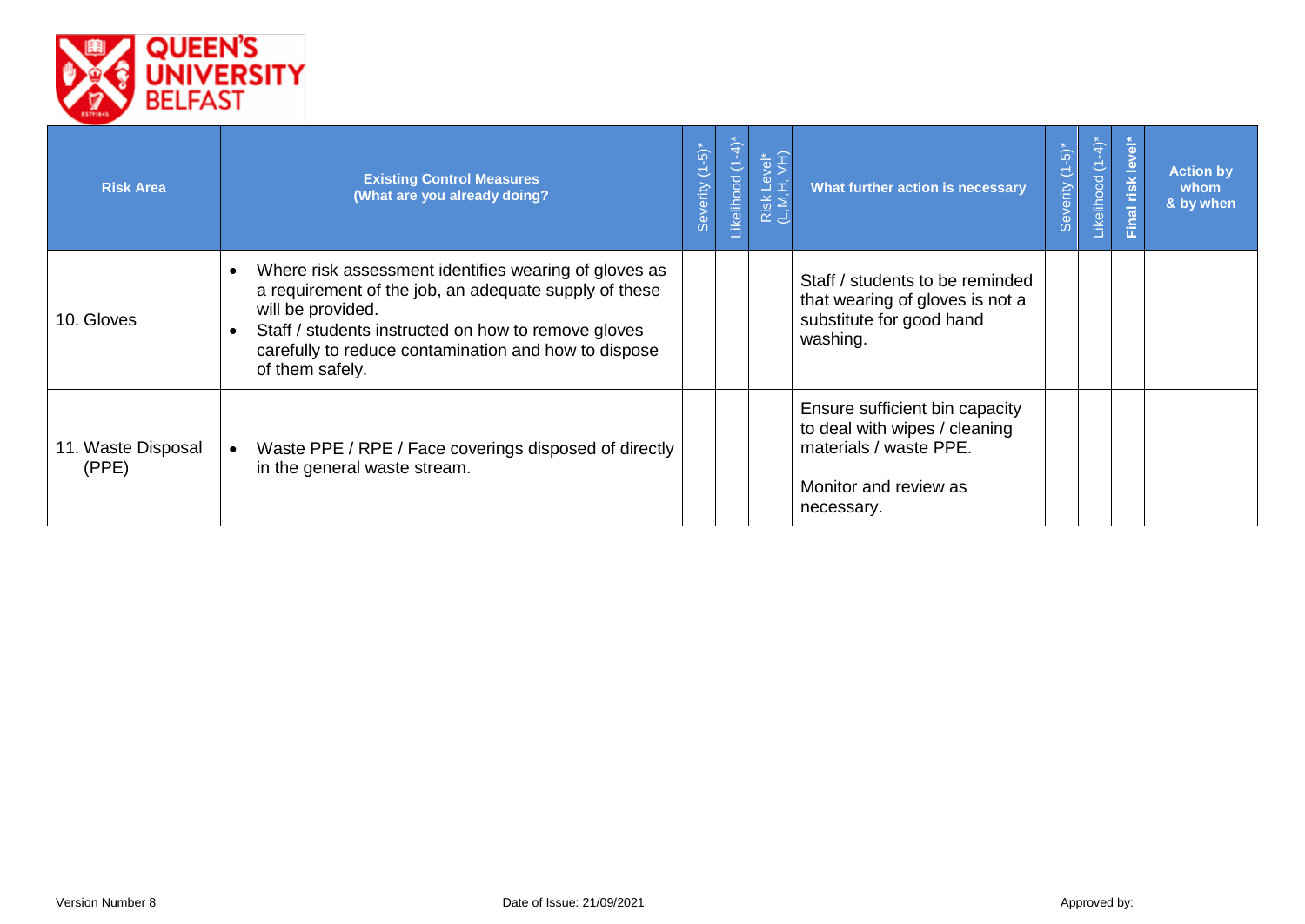

| <b>Risk Area</b>       | <b>Existing Control Measures</b><br>(What are you already doing?                                                                                                                                                                                                                                                                                                                                                                                                                                                                                                                                                                                                                                                                                                                                                                                                                           | Severity (1-5)* | -ikelihood (1-4) | Risk Level*<br>(L,M,H, VH) | What further action is necessary                                                                                | $\overline{5}$<br>$\mathbb{Z}$<br>Severity ( | $(1-4)$<br>Likelihood | level<br>Final risk | <b>Action by</b><br>whom<br>& by when |
|------------------------|--------------------------------------------------------------------------------------------------------------------------------------------------------------------------------------------------------------------------------------------------------------------------------------------------------------------------------------------------------------------------------------------------------------------------------------------------------------------------------------------------------------------------------------------------------------------------------------------------------------------------------------------------------------------------------------------------------------------------------------------------------------------------------------------------------------------------------------------------------------------------------------------|-----------------|------------------|----------------------------|-----------------------------------------------------------------------------------------------------------------|----------------------------------------------|-----------------------|---------------------|---------------------------------------|
| 12. Access / Egress    | Where possible buildings will operate a one-way<br>system with separate entrance and exit doors utilised.<br>Staff / students advised to follow any on-campus<br>$\bullet$<br>signage providing information on COVID-19, including<br>following one-way systems where these are in place.<br>Ground floor entrances restricted to single use only.<br>Reduced movement around buildings by discouraging<br>non-essential trips.<br>Hand-sanitising points set up at building entrances /<br>exits.<br>For electronic access areas staff / students advised to<br>use their cards to swipe rather than touching the<br>keypad.<br>For staff $-1m+$ social distancing applies for transiting<br>buildings.<br>For students - No requirement to socially distance<br>when using any area where they are expected to be,<br>however, 1m+ distance is maintained between staff<br>and students. |                 |                  |                            | Communicate to staff new<br>access / egress arrangements.<br>Directional / Entrance / Exit<br>Signage required. |                                              |                       |                     |                                       |
| 13. Staircases / Lifts | System implemented to ensure that internal staircases<br>are limited to one person at a time.<br>Where there are 2 or more staircases one should be<br>access only and the other egress only.<br>Reduced maximum occupancy for lifts.                                                                                                                                                                                                                                                                                                                                                                                                                                                                                                                                                                                                                                                      |                 |                  |                            | Directional signage.<br>Induction training to educate<br>staff on new guidance.                                 |                                              |                       |                     |                                       |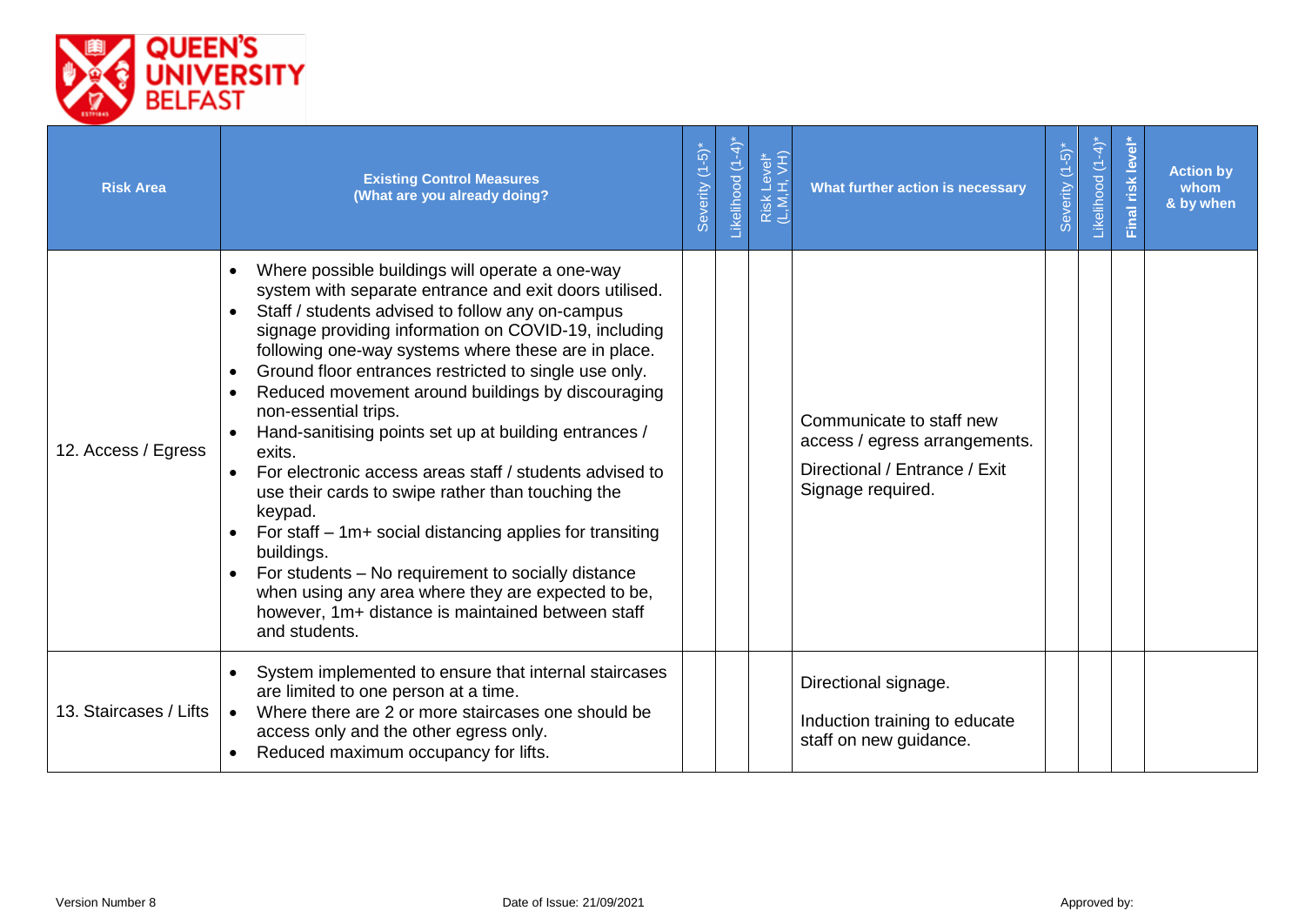

| <b>Risk Area</b>                         | <b>Existing Control Measures</b><br>(What are you already doing?                                                                                                                                                                                                                                                                                                                                                                                                                                                                                                                                                                                                                                                                                                                                          | Severity (1-5)* | Likelihood (1-4)* | Risk Level*<br>(L,M,H, VH) | What further action is necessary                         | Severity (1-5)* | $(1-4)$ *<br>Likelihood | level*<br>Final risk | <b>Action by</b><br>whom<br>& by when |
|------------------------------------------|-----------------------------------------------------------------------------------------------------------------------------------------------------------------------------------------------------------------------------------------------------------------------------------------------------------------------------------------------------------------------------------------------------------------------------------------------------------------------------------------------------------------------------------------------------------------------------------------------------------------------------------------------------------------------------------------------------------------------------------------------------------------------------------------------------------|-----------------|-------------------|----------------------------|----------------------------------------------------------|-----------------|-------------------------|----------------------|---------------------------------------|
| 14. Toilets                              | Number of persons permitted into washroom at any<br>$\bullet$<br>one time displayed on doors.                                                                                                                                                                                                                                                                                                                                                                                                                                                                                                                                                                                                                                                                                                             |                 |                   |                            | Monitor and review as<br>necessary.                      |                 |                         |                      |                                       |
| 15. Changing<br>Rooms/<br><b>Showers</b> | Clear use and cleaning guidance for showers, lockers<br>$\bullet$<br>and changing rooms to ensure that they are kept clean<br>and clear of personal items and that social distancing<br>is achieved.<br>Introduction of enhanced cleaning.                                                                                                                                                                                                                                                                                                                                                                                                                                                                                                                                                                |                 |                   |                            | Monitor and review as<br>necessary.                      |                 |                         |                      |                                       |
| 16. Tea rooms/rest<br>areas              | Social distancing adhered to for staff / students.<br>$\bullet$<br>Seating and tables reconfigured to maintain spacing<br>$\bullet$<br>and prevent face-to-face interactions.<br>Staff / students encouraged to bring own food and<br>$\bullet$<br>drinks.<br>Where practicable kitchen items such as microwaves<br>and kettles spread out to maintain social distancing.<br>Staggered break times to limit number of staff /<br>students in area.<br>Hand washing on entering / exiting the area.<br>$\bullet$<br>Staff / students responsible for clearing up after<br>themselves and disposing of their own waste in the<br>relevant waste bins.<br>Enhanced cleaning regime in place - surfaces and<br>contact points cleaned after each use e.g., kettles,<br>fridge handles, microwave buttons etc. |                 |                   |                            | Monitor and review as<br>necessary.<br>Signage required. |                 |                         |                      |                                       |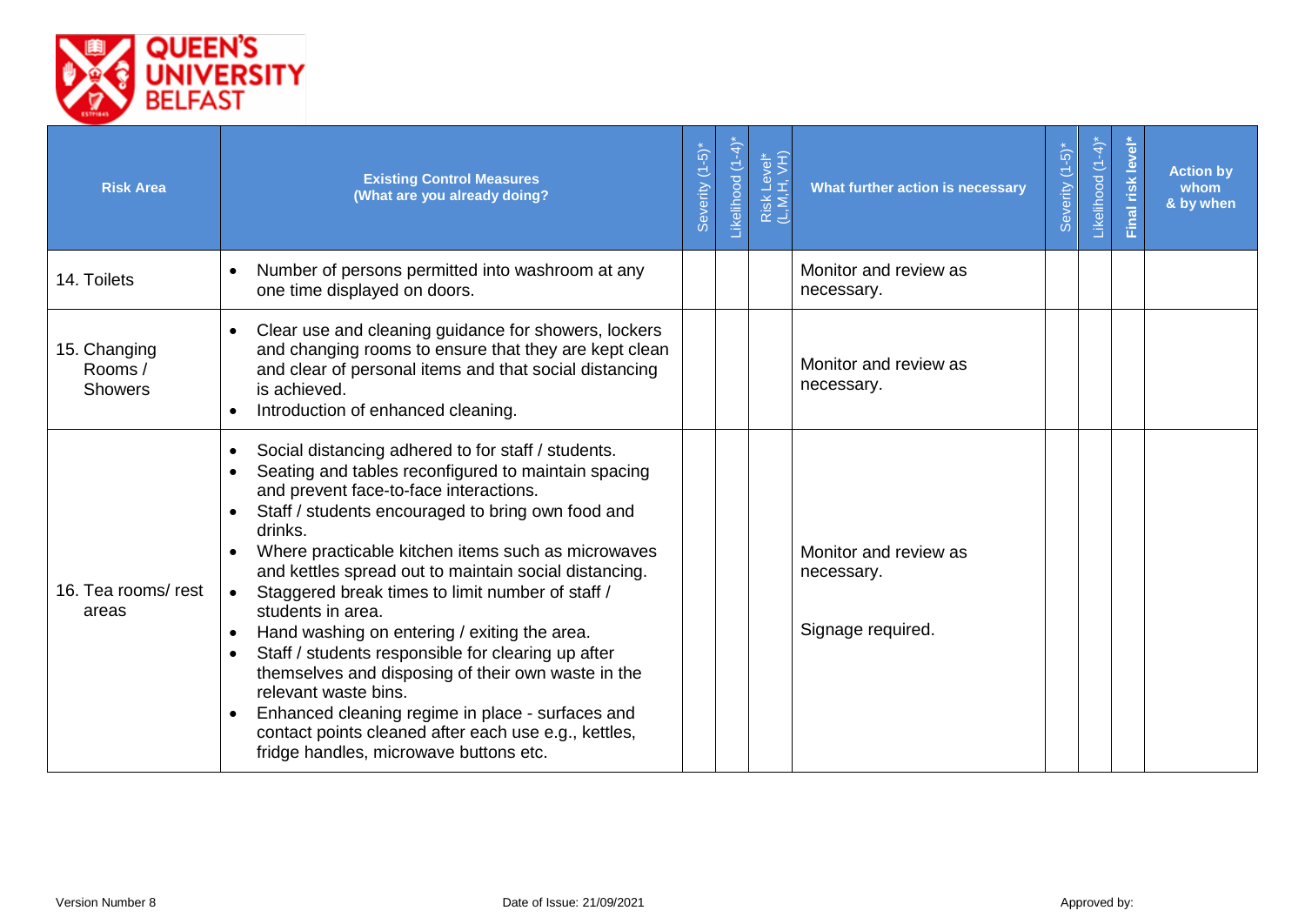

| <b>Risk Area</b> | <b>Existing Control Measures</b><br>(What are you already doing?                                                                                                                                                                                                                                                                                                                                                                                                                                                                                                                                                                                                                                                                                                                                                                                                                                                                                              | Severity (1-5) | -ikelihood (1-4) | Risk Level*<br>(L,M,H, VH) | What further action is necessary                                                                                                                                                                  | $\overline{\overline{Q}}$<br>$\overline{C}$<br>Severity | $\sum_{i=1}^{k}$<br>$\sum\limits_{i=1}^{n}$<br>Likelihood | level <sup>®</sup><br>Final risk | <b>Action by</b><br>whom<br>& by when |
|------------------|---------------------------------------------------------------------------------------------------------------------------------------------------------------------------------------------------------------------------------------------------------------------------------------------------------------------------------------------------------------------------------------------------------------------------------------------------------------------------------------------------------------------------------------------------------------------------------------------------------------------------------------------------------------------------------------------------------------------------------------------------------------------------------------------------------------------------------------------------------------------------------------------------------------------------------------------------------------|----------------|------------------|----------------------------|---------------------------------------------------------------------------------------------------------------------------------------------------------------------------------------------------|---------------------------------------------------------|-----------------------------------------------------------|----------------------------------|---------------------------------------|
| 17. Offices      | Workstations located to allow social distancing to be<br>maintained.<br>Workstation assigned to an individual and not shared,<br>where possible.<br>If shared workstations are required, they will be<br>cleaned between users.<br>Physical reminders such as floor tape to mark areas to<br>help keep staff / students the required distance apart<br>considered.<br>Steps taken to review work schedules, working from<br>home etc. to reduce number of staff in offices at any<br>one time.<br>Cleaning regime in place especially for items regularly<br>used such as keyboards / telephones / photocopiers.<br>Cleaning materials made available for use.<br>If office is front facing (e.g., reception area) the use of<br>physical barriers such as perspex screens considered.<br>Staff advised to undertake a lateral flow test at the on-<br>campus testing centre and to have received a negative<br>result prior to returning to work in offices. |                |                  |                            | Monitor and review as<br>necessary.<br>Relocation of staff mailboxes<br>where appropriate.<br>Relocation/allocation of<br>photocopiers to reduce access<br>to main offices, where<br>appropriate. |                                                         |                                                           |                                  |                                       |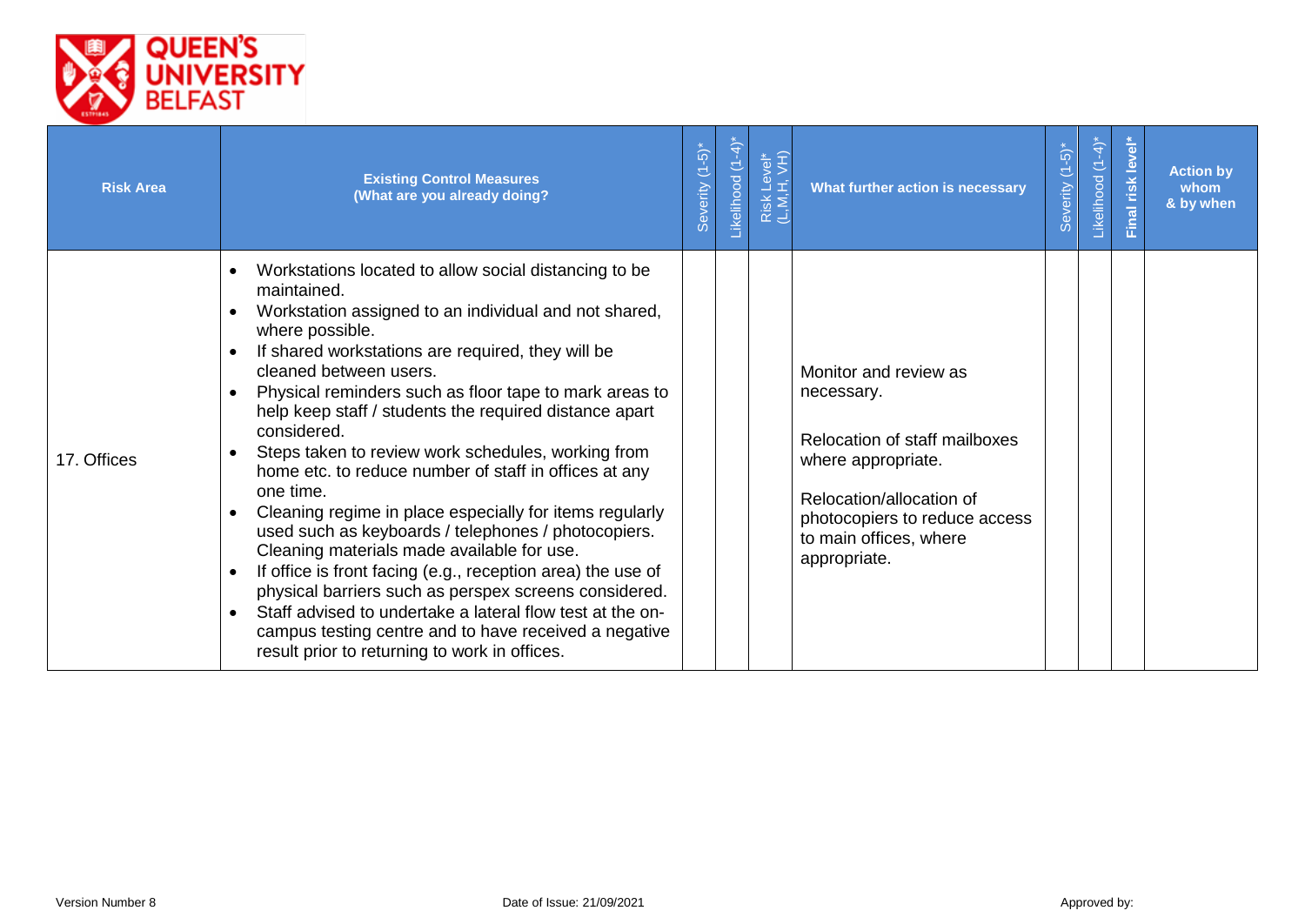

| <b>Risk Area</b>                | <b>Existing Control Measures</b><br>(What are you already doing?                                                                                                                                                                                                                                                                                                                                                                                                                                                                                                                                                       | Severity (1-5)* | ikelihood (1-4) | Risk Level*<br>(L,M,H, VH) | What further action is necessary                 | Severity (1-5)* | ikelihood (1-4) | Final risk level | <b>Action by</b><br>whom<br>& by when |
|---------------------------------|------------------------------------------------------------------------------------------------------------------------------------------------------------------------------------------------------------------------------------------------------------------------------------------------------------------------------------------------------------------------------------------------------------------------------------------------------------------------------------------------------------------------------------------------------------------------------------------------------------------------|-----------------|-----------------|----------------------------|--------------------------------------------------|-----------------|-----------------|------------------|---------------------------------------|
| 18. Meetings                    | TEAMS used instead of face-to-face meetings, where<br>practicable.<br>Where meetings are deemed essential and cannot be<br>carried out remotely then:<br>A minimum number of attendees with 1m+<br>separation maintained should be advised.<br>Meetings held in well-ventilated areas / outdoor<br>meetings considered.<br>Seating and tables reconfigured to maintain<br>spacing and prevent face-to-face interactions.<br>Hand sanitisers provided in meeting rooms.<br>Attendees and duration of meeting recorded.<br>Maximum numbers for meeting rooms calculated and<br>relevant information provided on notices. |                 |                 |                            | Monitor and review as<br>necessary.              |                 |                 |                  |                                       |
| 19. Equipment /<br><b>Tools</b> | Shared equipment cleaned before and after each use<br>i.e., photocopiers (see section 6 'Touch Points').<br>Staff / students advised to wash / sanitise hands before<br>$\bullet$<br>and after using any shared equipment.<br>Additional cleaning materials supplied with stock<br>checked daily.                                                                                                                                                                                                                                                                                                                      |                 |                 |                            | Provide signage at frequently<br>used equipment. |                 |                 |                  |                                       |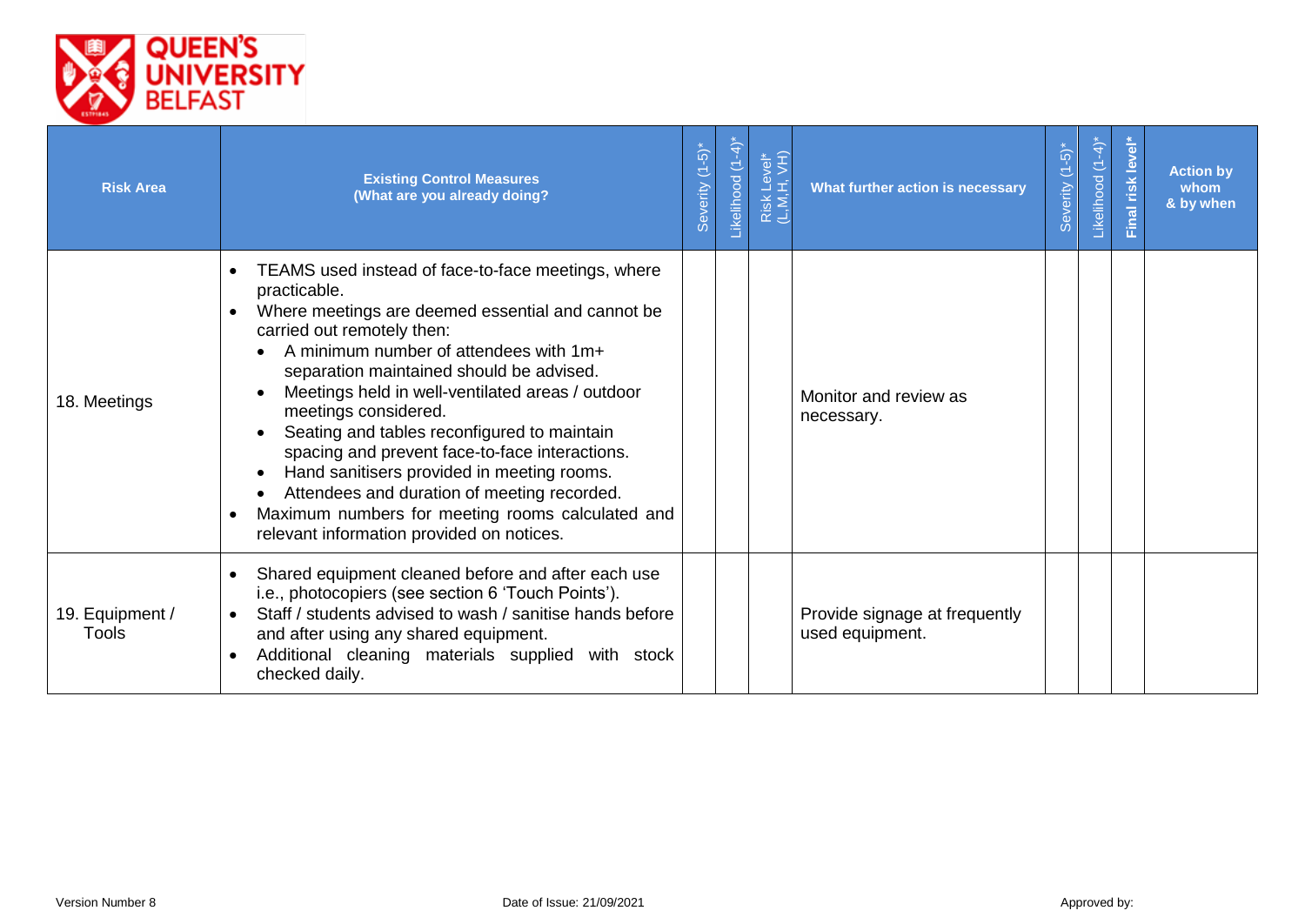

| <b>Risk Area</b>                     | <b>Existing Control Measures</b><br>(What are you already doing?                                                                                                                                                                                                                                                                                                                                                                                                                                                                                | Severity (1-5)* | -ikelihood (1-4) | Risk Level*<br>(L,M,H, VH) | What further action is necessary                                                                                                              | Severity (1-5)* | Likelihood (1-4) | Final risk level | <b>Action by</b><br>whom<br>& by when |
|--------------------------------------|-------------------------------------------------------------------------------------------------------------------------------------------------------------------------------------------------------------------------------------------------------------------------------------------------------------------------------------------------------------------------------------------------------------------------------------------------------------------------------------------------------------------------------------------------|-----------------|------------------|----------------------------|-----------------------------------------------------------------------------------------------------------------------------------------------|-----------------|------------------|------------------|---------------------------------------|
| 20. Commuting /<br>Travelling        | Where possible, staff / students should avoid public<br>$\bullet$<br>transport and travel to work in a private vehicle / walk /<br>cycle.<br>Staff / students using public transport to follow<br>$\bullet$<br>precautions as per current Public Health advice.<br>Non-essential travel minimised.<br>$\bullet$<br>Staff / students advised to only car-share with<br>members of their own household or with the same<br>person to reduce mixing – face coverings must be<br>worn.                                                              |                 |                  |                            | Advise staff / students of the<br>availability of face coverings<br>supplied by the University.<br>Monitor and review as<br>necessary.        |                 |                  |                  |                                       |
| 21. Use of<br>University<br>Vehicles | University shared vehicles risk assessed for<br>$\bullet$<br>appropriate numbers and cleaned at handovers.<br>Number of people travelling together in any one work<br>$\bullet$<br>vehicle minimised.<br>Fixed travel partners used where possible.<br>$\bullet$                                                                                                                                                                                                                                                                                |                 |                  |                            | Monitor and review as<br>necessary.                                                                                                           |                 |                  |                  |                                       |
| 22. First Aid                        | Adequate number of first aiders on site.<br>$\bullet$<br>First aiders provided with suitable PPE.<br>$\bullet$<br>First aiders provided with updated advice via email.<br>$\bullet$<br>http://www.qub.ac.uk/directorates/EstatesDirectorate/U<br>niversitySafetyService/FileStore/WordandExcelDocum<br>ents/Filetoupload,971470,en.pdf<br>First aid signage updated to reflect changes in first<br>aiders available due to decreased number on site.<br>First Aid grab bags provided which have the<br>$\bullet$<br>recommended additional PPE. |                 |                  |                            | Staff to be reminded to use<br>security emergency number<br>2222 if medical assistance is<br>required.<br>Monitor and review as<br>necessary. |                 |                  |                  |                                       |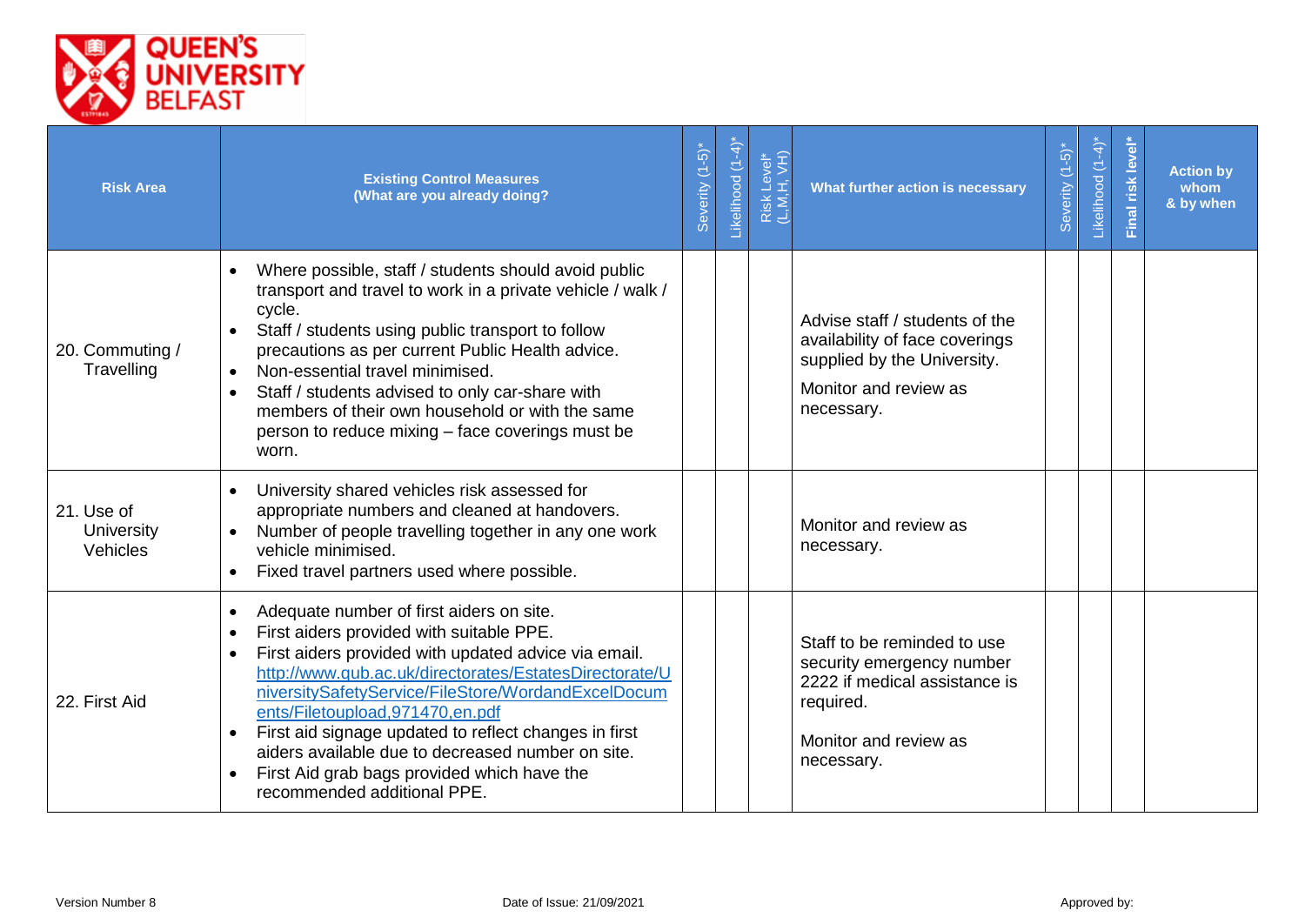

| <b>Risk Area</b>                                                             | <b>Existing Control Measures</b><br>(What are you already doing?                                                                                                                                                                                                                                                                                                                                                                                                                                                                                                                                                                                                                                    | Severity (1-5)* | ikelihood (1-4) | Risk Level*<br>(L,M,H, VH) | What further action is necessary                                                                                                       | $(1-5)$ <sup>*</sup><br>Severity ( | $(1-4)$<br>Likelihood | risk level<br>Final | <b>Action by</b><br>whom<br>& by when |
|------------------------------------------------------------------------------|-----------------------------------------------------------------------------------------------------------------------------------------------------------------------------------------------------------------------------------------------------------------------------------------------------------------------------------------------------------------------------------------------------------------------------------------------------------------------------------------------------------------------------------------------------------------------------------------------------------------------------------------------------------------------------------------------------|-----------------|-----------------|----------------------------|----------------------------------------------------------------------------------------------------------------------------------------|------------------------------------|-----------------------|---------------------|---------------------------------------|
| 23. Fire Safety                                                              | Adequate number of fire wardens on site (including<br>$\bullet$<br>premises fire officer, evacuation controller etc.)<br>Staff / students advised that fire doors are not to be<br>wedged open.<br>Routine fire checks undertaken.<br>Staff / students advised of assembly points /<br>$\bullet$<br>reoccupation procedures if there are any changes.                                                                                                                                                                                                                                                                                                                                               |                 |                 |                            | Confirm that the fire assembly<br>point permits for 2m physical<br>distancing - if not, consider<br>crowd dispersal for 30<br>minutes. |                                    |                       |                     |                                       |
| 24. Where work<br>does not permit<br>$1m+$ social<br>distancing for<br>staff | Work to cease until a risk assessment has been<br>$\bullet$<br>completed and suitable control measures<br>implemented.<br>Face coverings (Type IIR surgical mask) worn at all<br>times.<br>If a face covering cannot be worn due to a medical<br>condition, staff / students advised to contact People<br>and Culture or the Student Guidance Centre to request<br>an exemption card.<br>Work at less than 1m limited to 15 minutes per day.<br>Staff / students involved in close contact work advised<br>$\bullet$<br>to have undertaken a lateral flow test and received a<br>negative result prior to work commencing.<br>Staff / students also advised to take up the COVID-19<br>vaccination. |                 |                 |                            | Monitor and review as<br>necessary.                                                                                                    |                                    |                       |                     |                                       |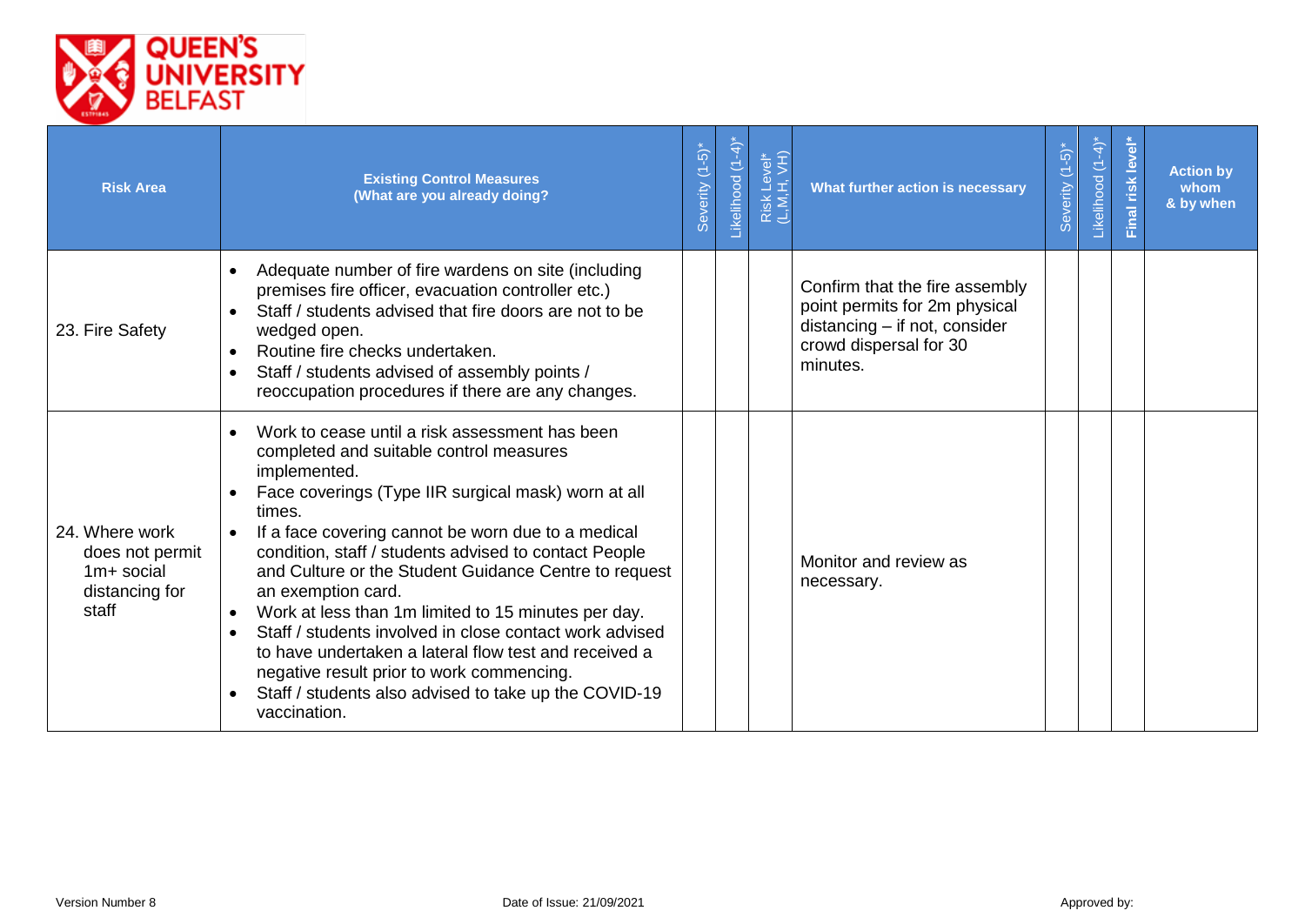

| <b>Risk Area</b>     | <b>Existing Control Measures</b><br>(What are you already doing?                                                                                                                                                                                                                                                                                      | Severity (1-5)* | ikelihood (1-4) | Risk Level*<br>(L,M,H, VH) | What further action is necessary    | Severity (1-5)* | $(1-4)^{*}$<br>Likelihood | level <sup>-</sup><br>inal risk | <b>Action by</b><br>whom<br>& by when |
|----------------------|-------------------------------------------------------------------------------------------------------------------------------------------------------------------------------------------------------------------------------------------------------------------------------------------------------------------------------------------------------|-----------------|-----------------|----------------------------|-------------------------------------|-----------------|---------------------------|---------------------------------|---------------------------------------|
| 25. Site Visits      | Where site visits are required, authorisation obtained<br>$\bullet$<br>from line manager and site guidance on social<br>distancing and hygiene explained on or before arrival.<br>Visitors / contractors working on site advised to<br>$\bullet$<br>undertake a lateral flow test and to have received a<br>negative result prior to work commencing. |                 |                 |                            | Monitor and review as<br>necessary. |                 |                           |                                 |                                       |
| 26. Lone Working     | High-risk lone working is not permitted.<br>$\bullet$<br>Follow normal lone procedures as stated in the<br>University / School Lone Working Policies.                                                                                                                                                                                                 |                 |                 |                            | Monitor and review as<br>necessary. |                 |                           |                                 |                                       |
| 27. Delivery Drivers | Delivery drivers and University staff to maintain 2m<br>$\bullet$<br>social distance at all times, where possible.<br>Contactless delivery documents considered.<br>Staff receiving goods and packages advised to ensure<br>good hand hygiene after receiving parcels etc.<br>Non-business deliveries restricted.                                     |                 |                 |                            | Monitor and review as<br>necessary. |                 |                           |                                 |                                       |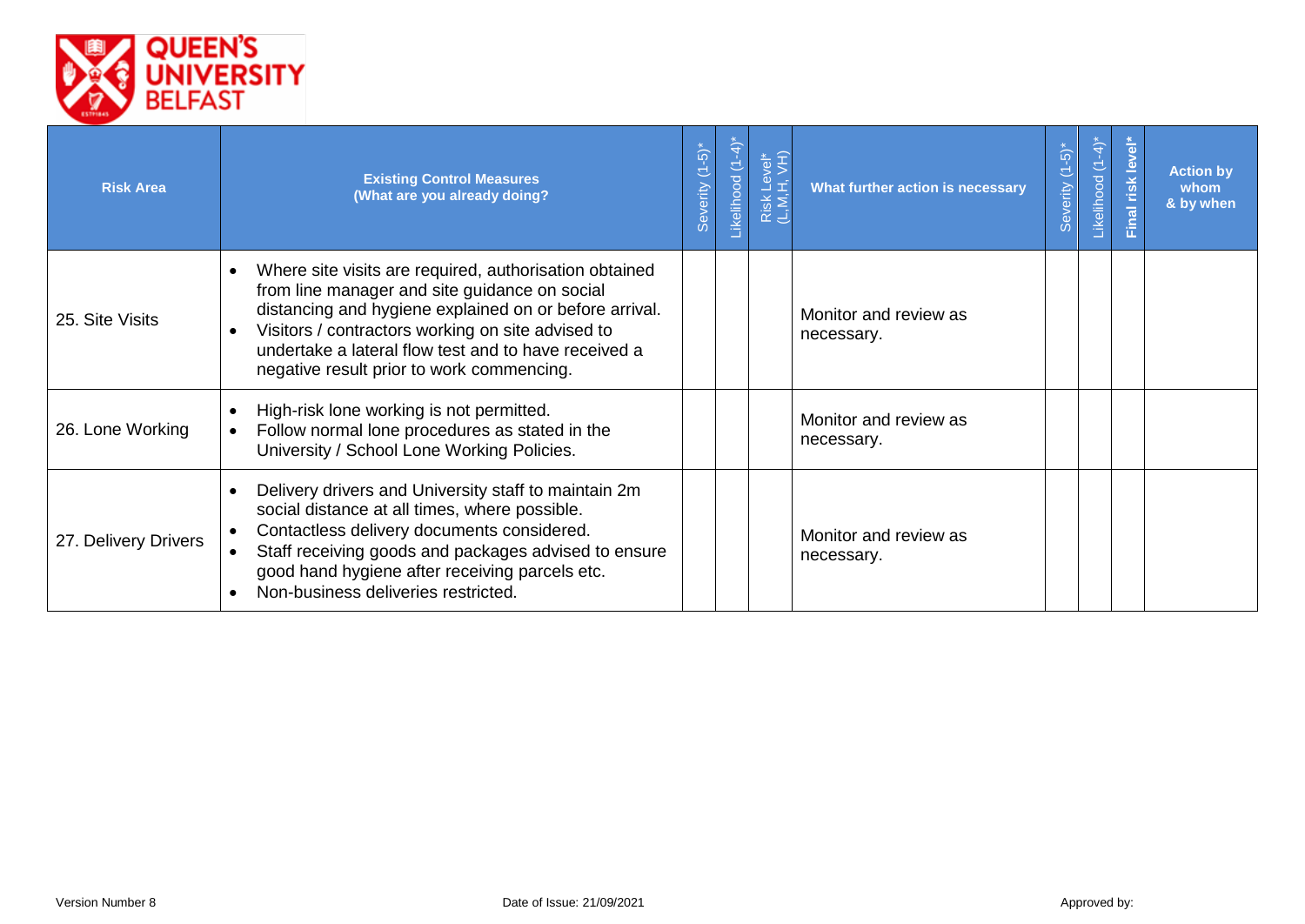

| <b>Risk Area</b>                                                 | <b>Existing Control Measures</b><br>(What are you already doing?                                                                                                                                                                                                                                                                                                                                                                                                                                                                                                                                                                                                                                                                                                                                                                                                                                                                                                                                                                                                                                                                                                                                                                                                                                                                                                                                                                                                                                                                                                                                                                                                    | Severity (1-5)* | Likelihood (1-4) | Risk Level*<br>(L,M,H, VH) | What further action is necessary    | Severity (1-5)* | Likelihood (1-4) | Final risk level | <b>Action by</b><br>whom<br>& by when |
|------------------------------------------------------------------|---------------------------------------------------------------------------------------------------------------------------------------------------------------------------------------------------------------------------------------------------------------------------------------------------------------------------------------------------------------------------------------------------------------------------------------------------------------------------------------------------------------------------------------------------------------------------------------------------------------------------------------------------------------------------------------------------------------------------------------------------------------------------------------------------------------------------------------------------------------------------------------------------------------------------------------------------------------------------------------------------------------------------------------------------------------------------------------------------------------------------------------------------------------------------------------------------------------------------------------------------------------------------------------------------------------------------------------------------------------------------------------------------------------------------------------------------------------------------------------------------------------------------------------------------------------------------------------------------------------------------------------------------------------------|-----------------|------------------|----------------------------|-------------------------------------|-----------------|------------------|------------------|---------------------------------------|
| 28. Working in a<br>Laboratory /<br>Workshop<br>Version Number 8 | Laboratory risk assessments updated to take COVID-<br>19 risks into account e.g., blood samples may now<br>possibly contain the virus.<br>Staff positioned at laboratory / workshop benches 1m+<br>apart and not face to face across a bench.<br>Students are not required to be socially distanced at<br>laboratory / workshop benches but must wear face<br>coverings at all times.<br>Movement through laboratories / workshops one way<br>with a separate entrance and exit door if possible. The<br>exit door should be next to a hand washing sink.<br>Shift work implemented where possible with teams of<br>staff kept constant and separate from other teams.<br>Air flow increased on air handling systems to a higher<br>number of air changes per hour.<br>If shift work is taking place, ensure (in consultation with<br>$\bullet$<br>Estates) that air handling systems are working at<br>optimum conditions for the duration of shift work.<br>Commonly used equipment to be used one person at a<br>$\bullet$<br>time and the key touch points disinfected after every<br>use.<br>Staff / students advised to wash hands before and<br>after using any shared equipment.<br>Work benches disinfected at the end of each shift.<br>$\bullet$<br>Appropriate PPE as stated in the activity risk<br>$\bullet$<br>assessment worn where necessary. Face coverings<br>are not necessary if social distancing can be adhered<br>to.<br>Disposable PPE safely and hygienically disposed of<br>after use in the general waste stream.<br>High risk lone working is not permitted e.g., entering<br>liquid nitrogen storerooms.<br>Date of Issue: 21/09/2021 |                 |                  |                            | Monitor and review as<br>necessary. |                 | Approved by:     |                  |                                       |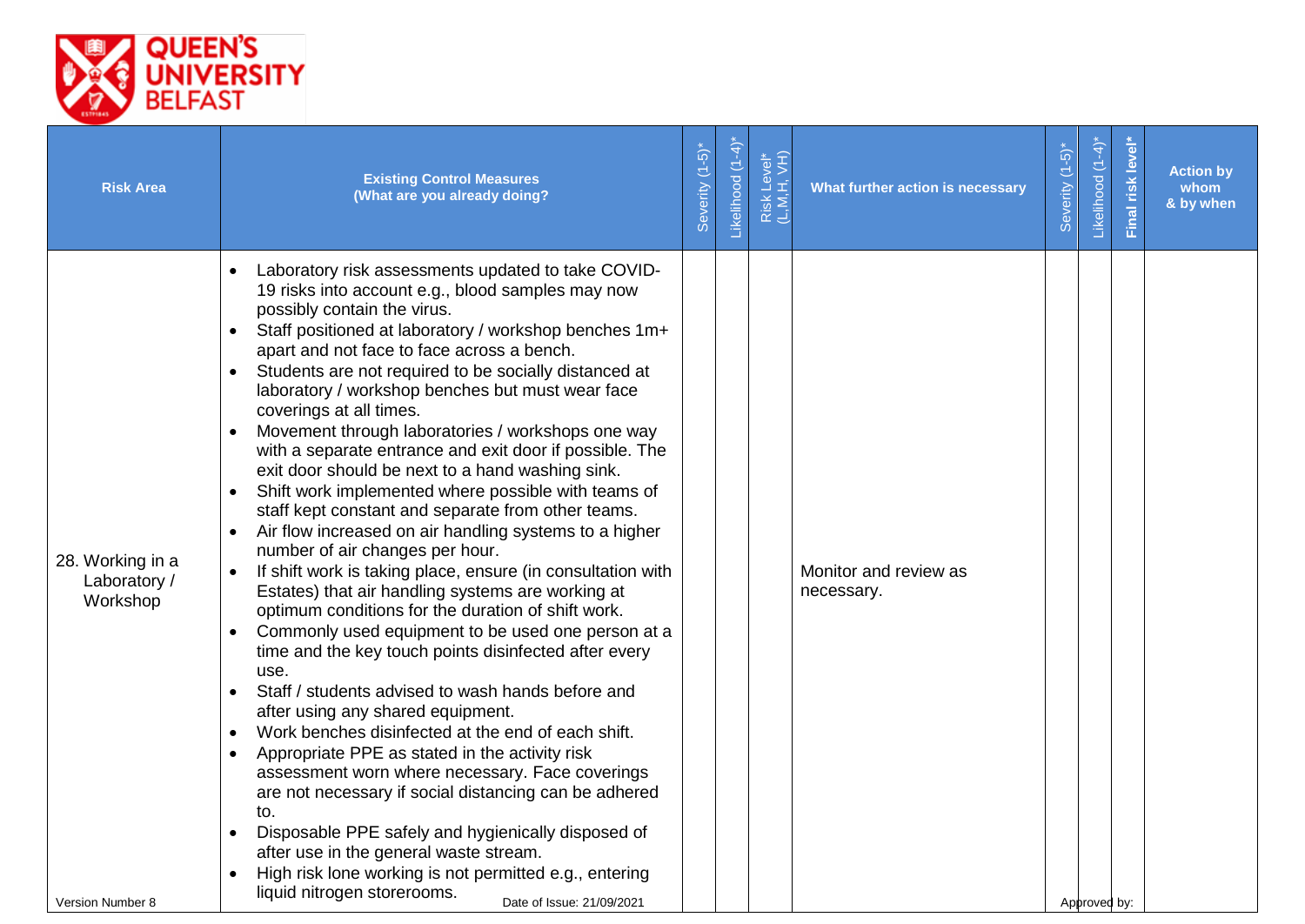

| <b>Risk Area</b>                                | <b>Existing Control Measures</b><br>(What are you already doing?                                                                                                                                                                                                                                                                                                                                                                                                                                                                                                                                                                                                                                                                                                                                                                                                                                                                                                                                                                                                                                              | Severity (1-5)* | -ikelihood (1-4) | Risk Level*<br>(L,M,H, VH) | What further action is necessary                                                                                                                        | $-\frac{5}{2}$<br>Severity (1 | $(1-4)$ <sup>*</sup><br>Likelihood | level*<br>Final risk | <b>Action by</b><br>whom<br>& by when |
|-------------------------------------------------|---------------------------------------------------------------------------------------------------------------------------------------------------------------------------------------------------------------------------------------------------------------------------------------------------------------------------------------------------------------------------------------------------------------------------------------------------------------------------------------------------------------------------------------------------------------------------------------------------------------------------------------------------------------------------------------------------------------------------------------------------------------------------------------------------------------------------------------------------------------------------------------------------------------------------------------------------------------------------------------------------------------------------------------------------------------------------------------------------------------|-----------------|------------------|----------------------------|---------------------------------------------------------------------------------------------------------------------------------------------------------|-------------------------------|------------------------------------|----------------------|---------------------------------------|
| 30. Research<br>involving human<br>participants | Where possible, engagement with research<br>participants moved to on-line / telephone calls.<br>Where contact with participant cannot be carried out<br>remotely then:<br>A health analysis must be completed by the<br>research participant and the researcher as close to<br>the research meeting as possible.<br>Researchers should consider meeting participants<br>outdoors / in well ventilated areas.<br>Researchers should also consider those who<br>require assistance from another member of their<br>family - has a safe waiting area been arranged for<br>them?<br>Focus groups must be held with seating and tables<br>configured to prevent face-to-face interactions and<br>maintain social distancing.<br>Hand sanitisers to be provided.<br>Seating and tables to be cleaned between groups<br>of participants.<br>Record meeting times and participants to enable<br>Tracking and Tracing after the event, if necessary.<br>Where it has not been possible to move research to a<br>remote way of working (e.g., in a clinical setting) the<br>use of face coverings needs to be assessed. |                 |                  |                            | Read the Document on<br>Principles of Human<br>Participant Research during<br>COVID-19 Pandemic and<br>complete using the prompt<br>questions provided. |                               |                                    |                      |                                       |

**This assessment should be reviewed at regular intervals and immediately if there is reason to suspect that it is no longer valid (for example after any accidents or incidents) or if there is a significant change in the work to which it relates.**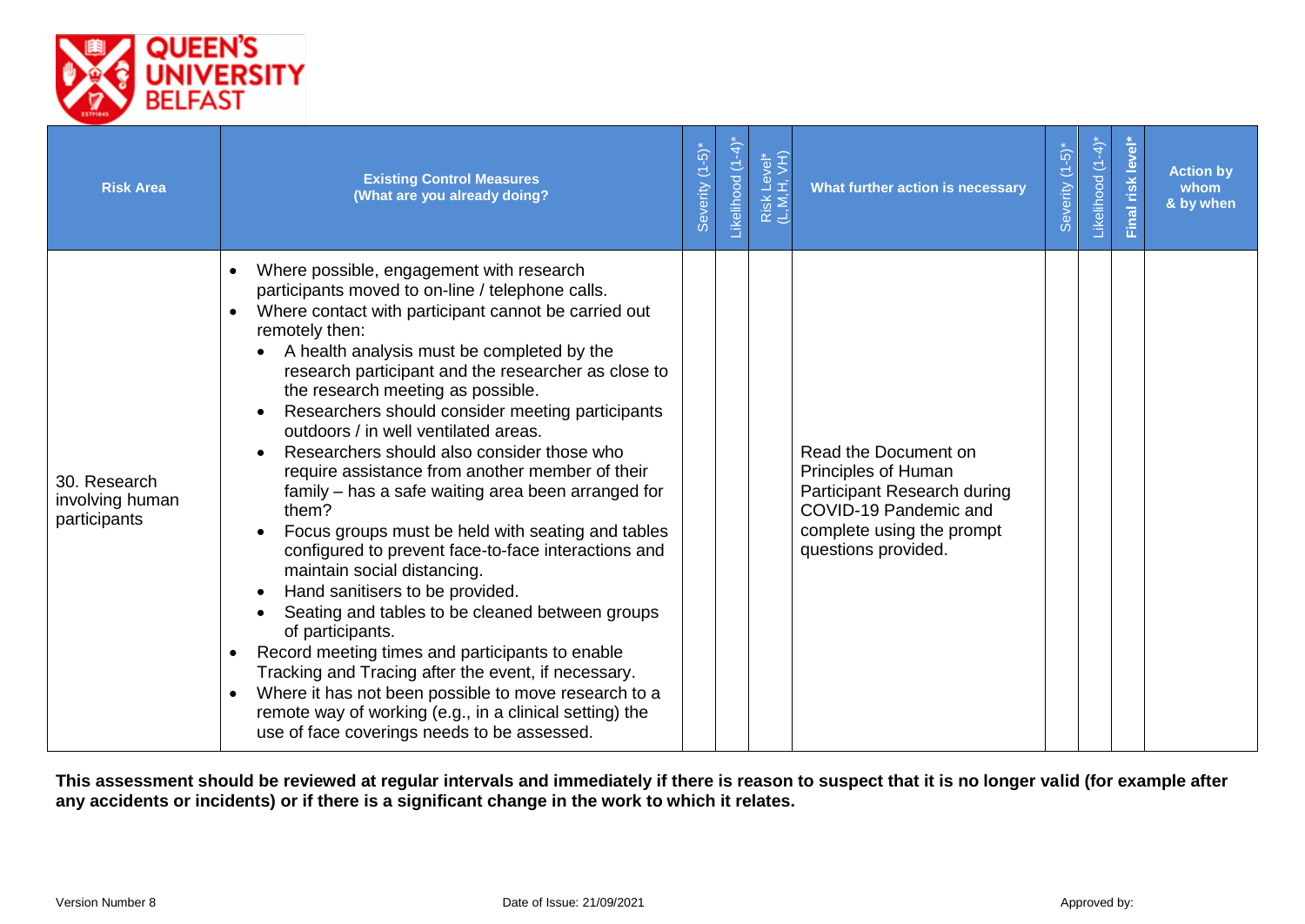

\*Please use the risk matrix below for completing the assessment:

| <b>Severity</b>     |          |          | <b>Probability</b> |             |           | <b>Risk Rating</b> | <b>Action</b>            |
|---------------------|----------|----------|--------------------|-------------|-----------|--------------------|--------------------------|
|                     | Unlikely | Possible | Likely             | Very Likely | Score     | <b>Risk Level</b>  |                          |
| Minor               |          |          |                    |             | $1 - 5$   | Low                | No further action        |
| Moderate            |          |          |                    |             |           | <b>Medium</b>      | Although tolerable - r   |
| Serious             |          |          | 9                  |             | $8 - 10$  | <b>High</b>        | <b>Further measure</b>   |
| <b>Very Serious</b> |          |          | 12                 | 16          | $12 - 20$ | <b>Very High</b>   | Immediate action require |
| Extreme             |          | 10       | 15                 | 20/         |           |                    |                          |

| <b>Severity</b> |                 |          | <b>Probability</b> |             |           | <b>Risk Rating</b> | <b>Action</b>                              |
|-----------------|-----------------|----------|--------------------|-------------|-----------|--------------------|--------------------------------------------|
|                 | <b>Jnlikely</b> | Possible | Likelv             | Very Likely | Score     | <b>Risk Level</b>  |                                            |
| Minor           |                 |          |                    |             | $1 - 5$   | _OW                | No further action necessary                |
| Moderate        |                 |          | 6                  |             |           | <b>Medium</b>      | Although tolerable – monitor activity      |
| <b>Serious</b>  |                 |          | 9                  |             | $8 - 10$  | <b>High</b>        | Further measures required                  |
| Verv Serious    |                 |          | 12 <sub>2</sub>    | 16'         | $12 - 20$ | <b>Very High</b>   | Immediate action required – cease activity |
|                 |                 |          |                    |             |           |                    |                                            |

Risk is comprised of two elements, the likelihood of harm occurring and the severity of that harm. In risk assessment, the likelihood of harm is the estimated frequency of the harm occurring and severity is the estimated seriousness of the potential to cause harm. A subjective estimate of both must be made.

Hazard severity should be rated on a scale of 1 to 5.

- 1 Minor (Trivial effect or very minor first aid attention required)
- 2 Moderate (Likely to require first aid or minor medical attention, short term effect)
- 3 Serious (Significant injury or condition, may result in lost time)
- 4 Very Serious (Very Serious injury or condition, may have long term effects)
- 5 Extreme (Very Serious injury or condition or a fatality, may affect multiple persons)

Likelihood of harm occurring should be rated on a scale of 1 to 4

- 1 Unlikely (Unlikely to occur but not impossible)
- 2 Possible (Less likely to occur than not to occur)
- 3 Likely (More likely to occur than not to occur)
- 4 Very Likely (Very likely though not necessarily certain to occur)

The factors for severity and likelihood are multiplied together to give the risk rating. This value will help evaluate the risk as to whether the risk is controlled to the required level.